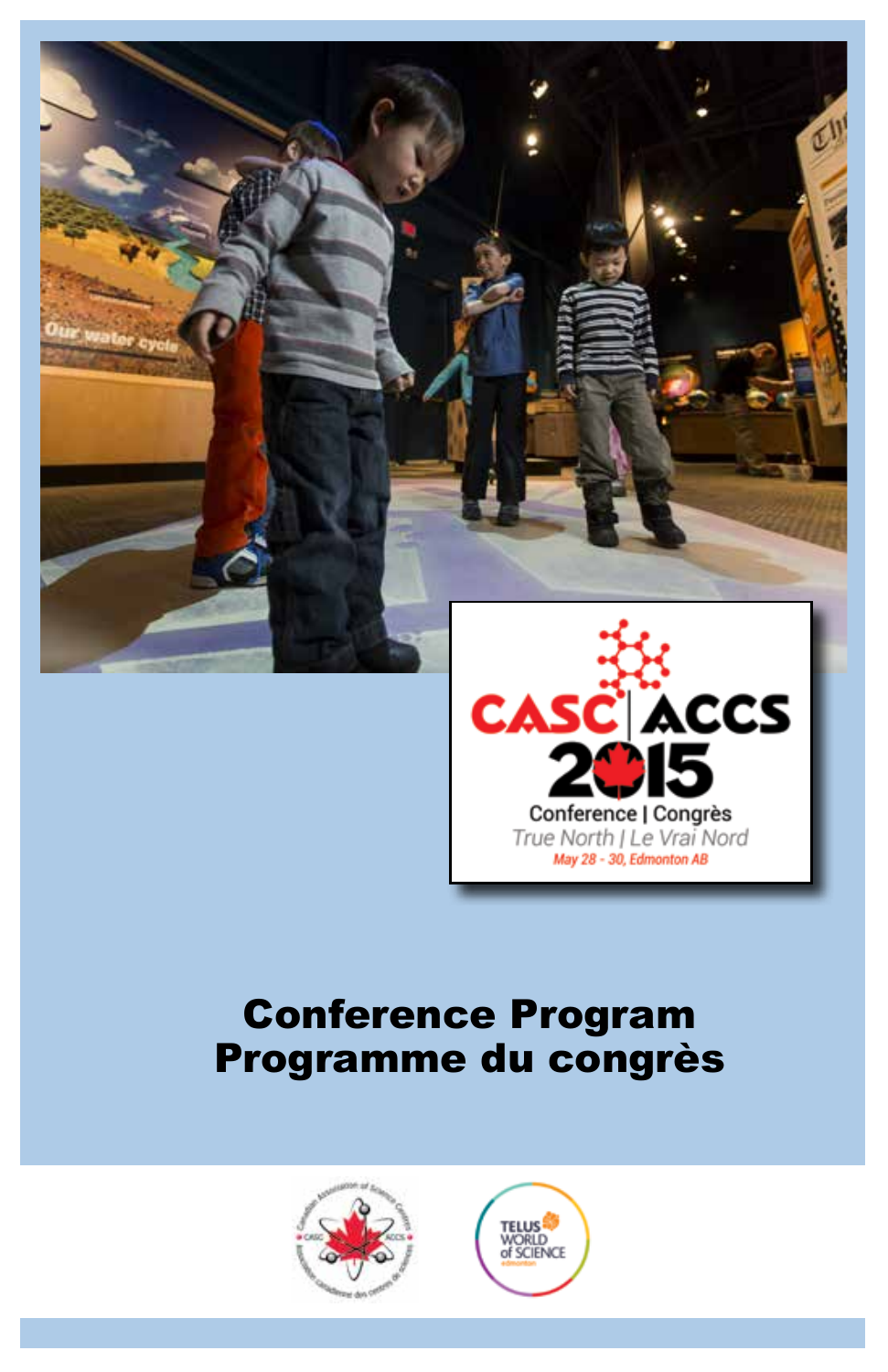# BECAUSE THE LAST THING YOU WANT TO DO AFTER A DAY OF INSPIRATION IS GO TO YOUR ROOM.

**Every time glasses clink, an unforgettable Edmonton experience is born.** 

**Take your taste buds on a journey through some of the hottest craft beer taprooms, hyper-local bistros and indie bakeries in Canada. In Edmonton, you'll find there's a uniqueness to how we do ordinary things. Start exploring today. explore edmonton.com**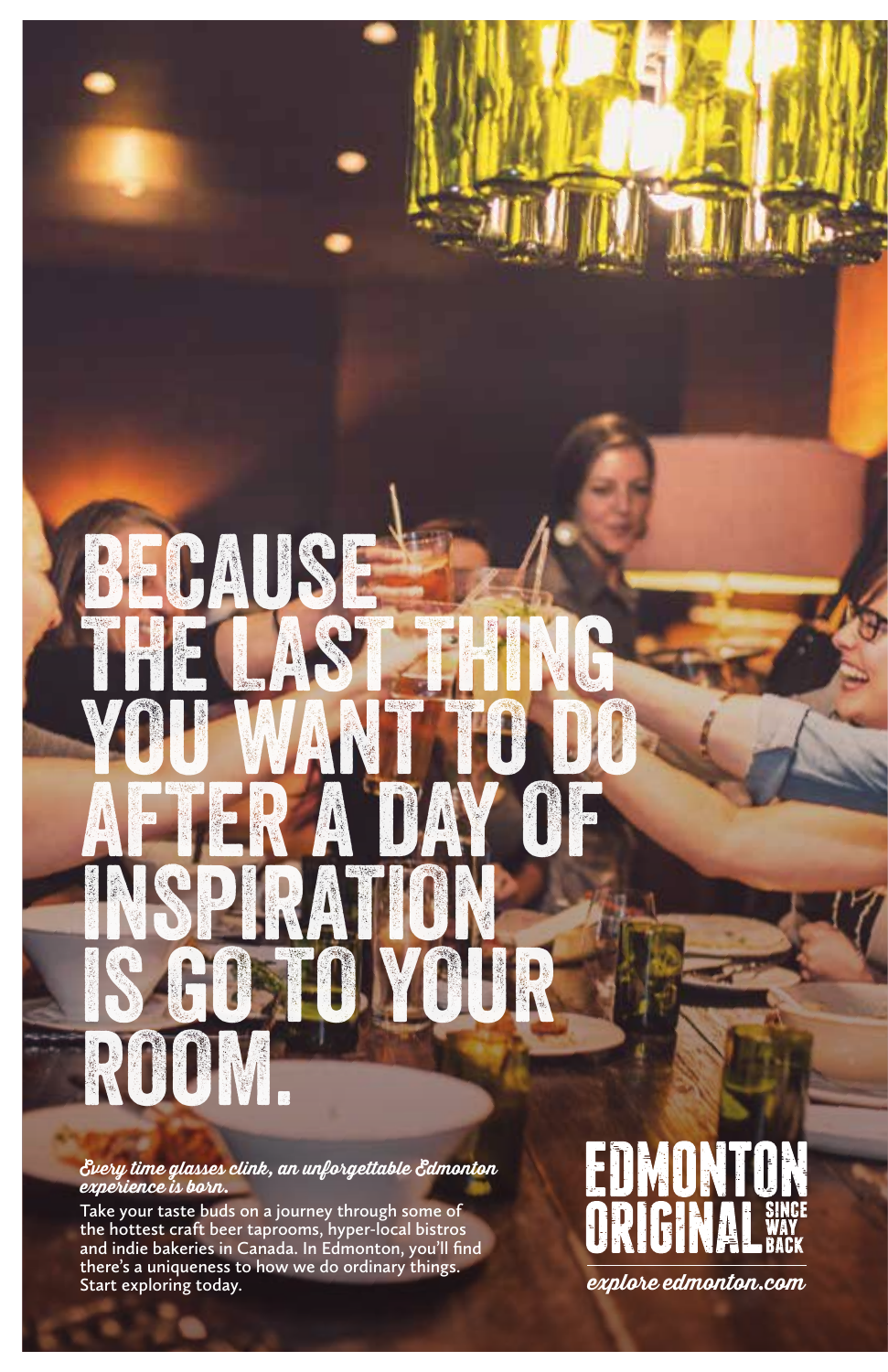### Contents | Contenu

| <b>CASC Board Members   ACCS Membres du</b> |  |
|---------------------------------------------|--|
| Conseil d'administration4                   |  |
| Organizing Committee   Comité du congrès 5  |  |
| Program Committee   Comité du programme 5   |  |
|                                             |  |
| Science in Canada's North Committee         |  |
| Comité Science Dans le Nord du Canada6      |  |
|                                             |  |
|                                             |  |
| Schedule & Sessions 9                       |  |
|                                             |  |
| Facility Map   Carte d'établissement 32     |  |
|                                             |  |
|                                             |  |

### Our Sponsors | Nos commanditaires

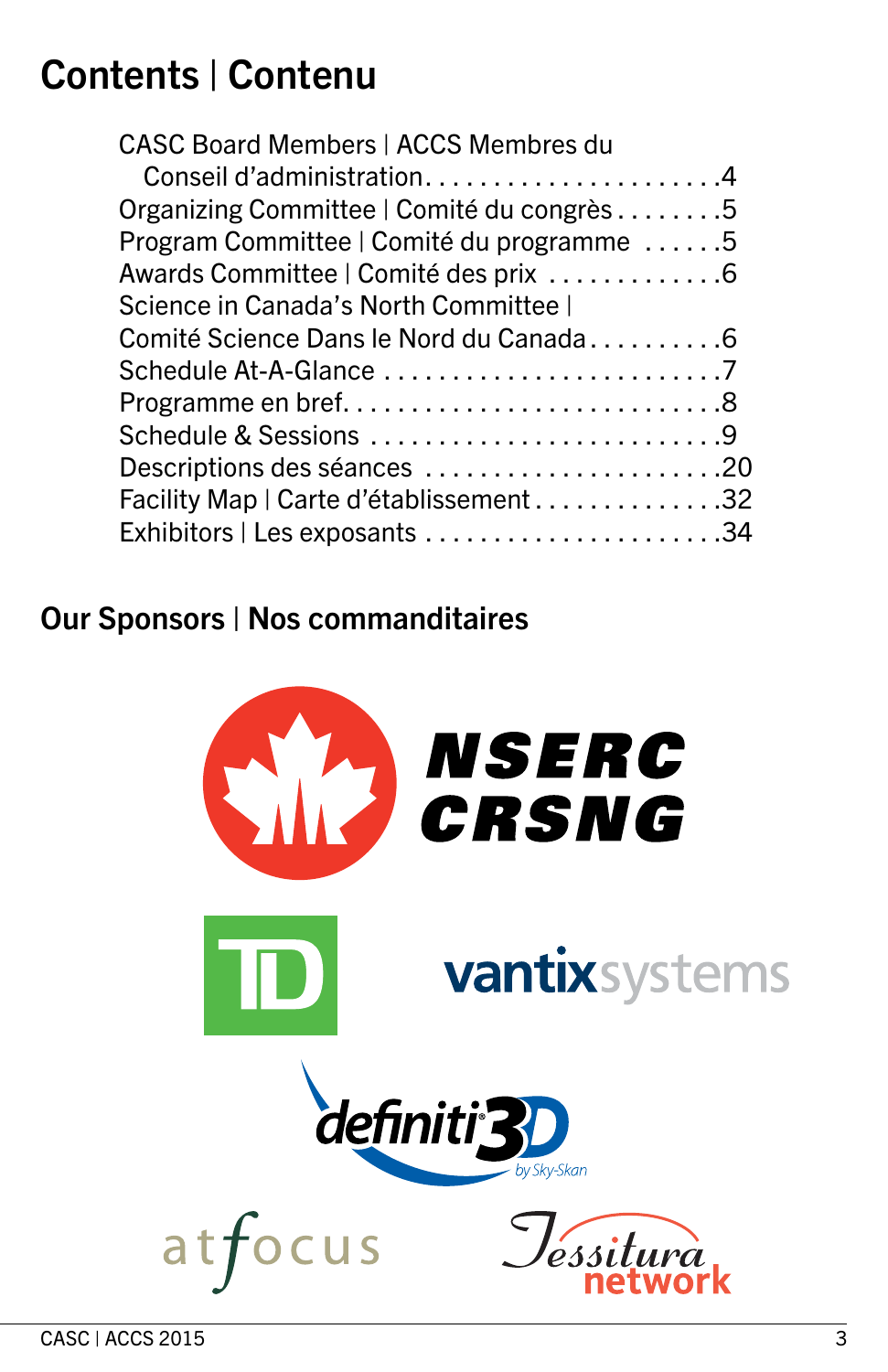### CASC Board of Directors | ACCS Membres du Conseil d'administration

President / Président Guy Labine Science North

Vice-President / Vice-présidente Sandy Baumgartner Saskatchewan Science Centre

Treasurer / Trésorier Claude Faubert Canada Science and Technology Museum

Secretary / Secrétaire Guylaine Archambault Musée Armand-Frappier, centre d'interprétation des biosciences

Past-President / Présidente sortant Catherine Paisley Ontario Science Centre

Director/Administrateur Steve Baker TELUS World of Science Edmonton Director/Administratrice

Tracy Calogheros The Exploration Place British Columbia

Director/Administrateur Dolf DeJong Vancouver Aquarium & Marine Science Centre

Director/Administratrice Jennifer Martin TELUS Spark

Director/Administratrice Karen Matheson Science East / Science Est

Director/Administrateur Jeff McCarron Discovery Centre

Director/Administrateur Bryan Tisdall Science World British Columbia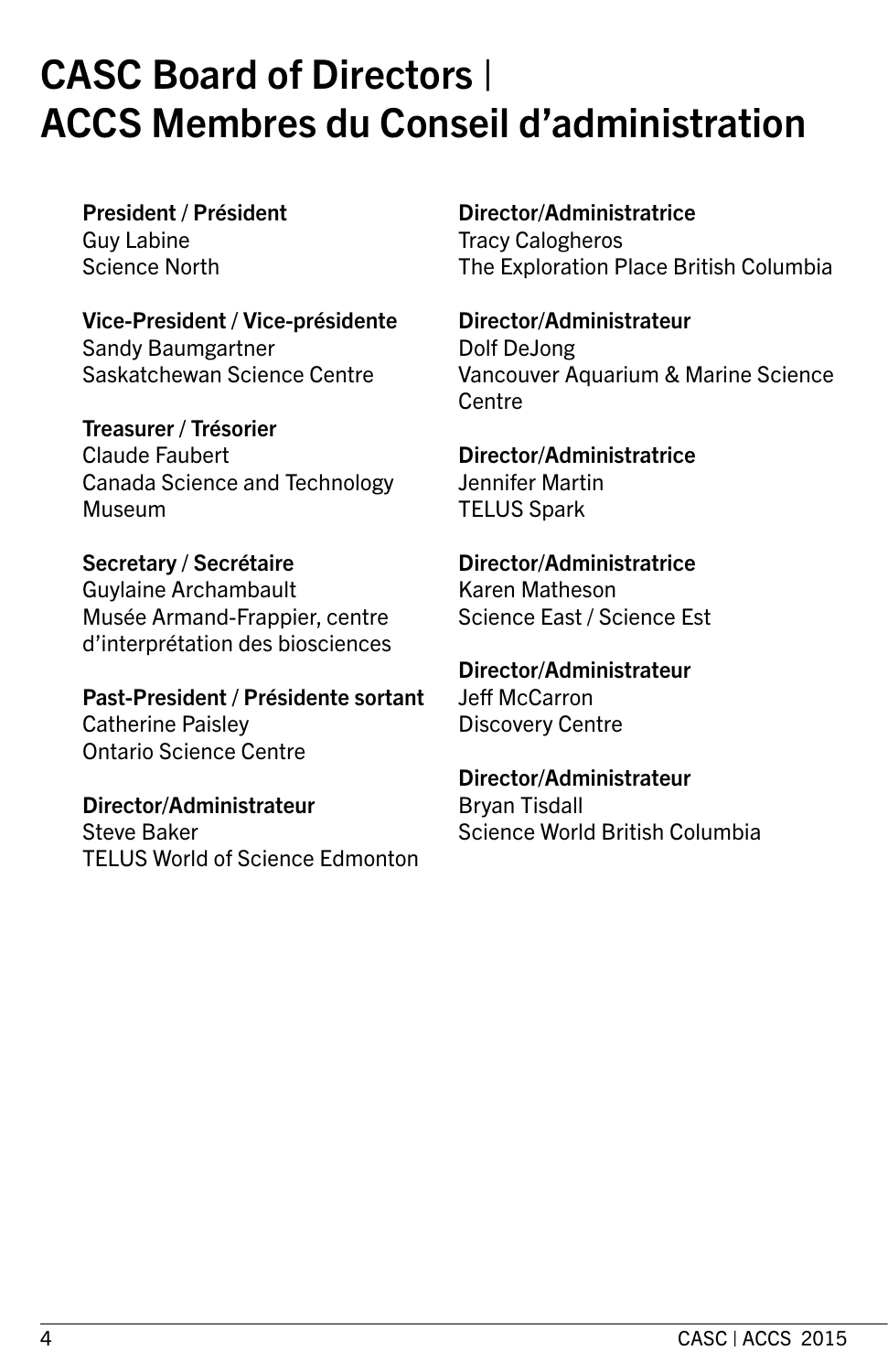### Organizing Committee | Comité d'organisation

Steve Baker (Chair) Chief Operating Officer TELUS World of Science Edmonton

Cathy Barton Executive Asst to President & CEO TELUS World of Science Edmonton

Jennifer Bawden Science Director TELUS World of Science Edmonton

Darren Chivers Building Maintenance Manager TELUS World of Science Edmonton

Karin Dowling VP, Business Services TELUS World of Science Edmonton

Ardith Edwards Manager, Volunteer Resources TELUS World of Science Edmonton Mike Steger

VP, Marketing and Communications TELUS World of Science Edmonton

Jonathan Hultquist (CASC 2016)

Manager of Public Programs Vancouver Aquarium & Marine Science **Centre** 

Catherine Paisley (CASC 2017)

Vice President, Science Education Ontario Science Centre

Stephanie Deschenes

Executive Director Canadian Association of Science **Centres** 

Tina Leduc Member Services Coordinator Canadian Association of Science Centres

### Program Committee | Comité du programme

Jennifer Bawden (Chair) TELUS World of Science Edmonton

Brian Anderson Science World

Sandra Corbeil Canada Science and Technology Museum

Stephanie Deschenes CASC

Julie Fisowich Saskatchewan Science Centre

Nancy Somers Science North

Shaena Winkelaar TELUS World of Science Edmonton

Laura Zrymiak Ontario Science Centre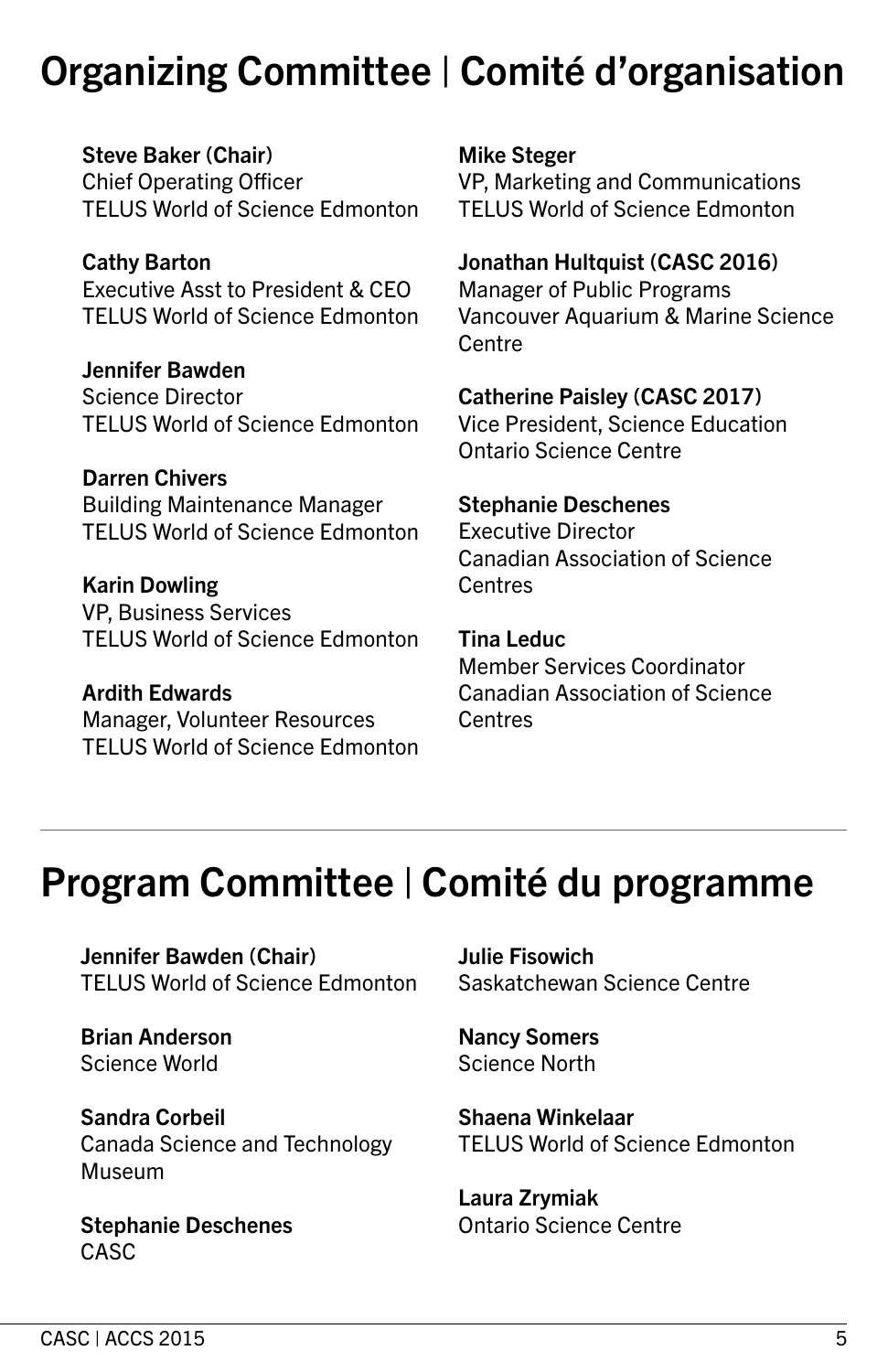### Awards Committee | Comité des prix

Dolf DeJong (Chair) Vancouver Aquarium and Marine Science Centre

Dov Bercovici Discovery Centre

Jo-Ann Coggan Science World

Michael Edwards Science East

### Science in Canada's North Committee | Comité Science Dans le Nord du Canada

David Desjardins (Chair) Science East

Sandra Corbeil Canada Science and Technology **Museum** 

Scott Young The Manitoba Museum

Donna Francis Ontario Science Centre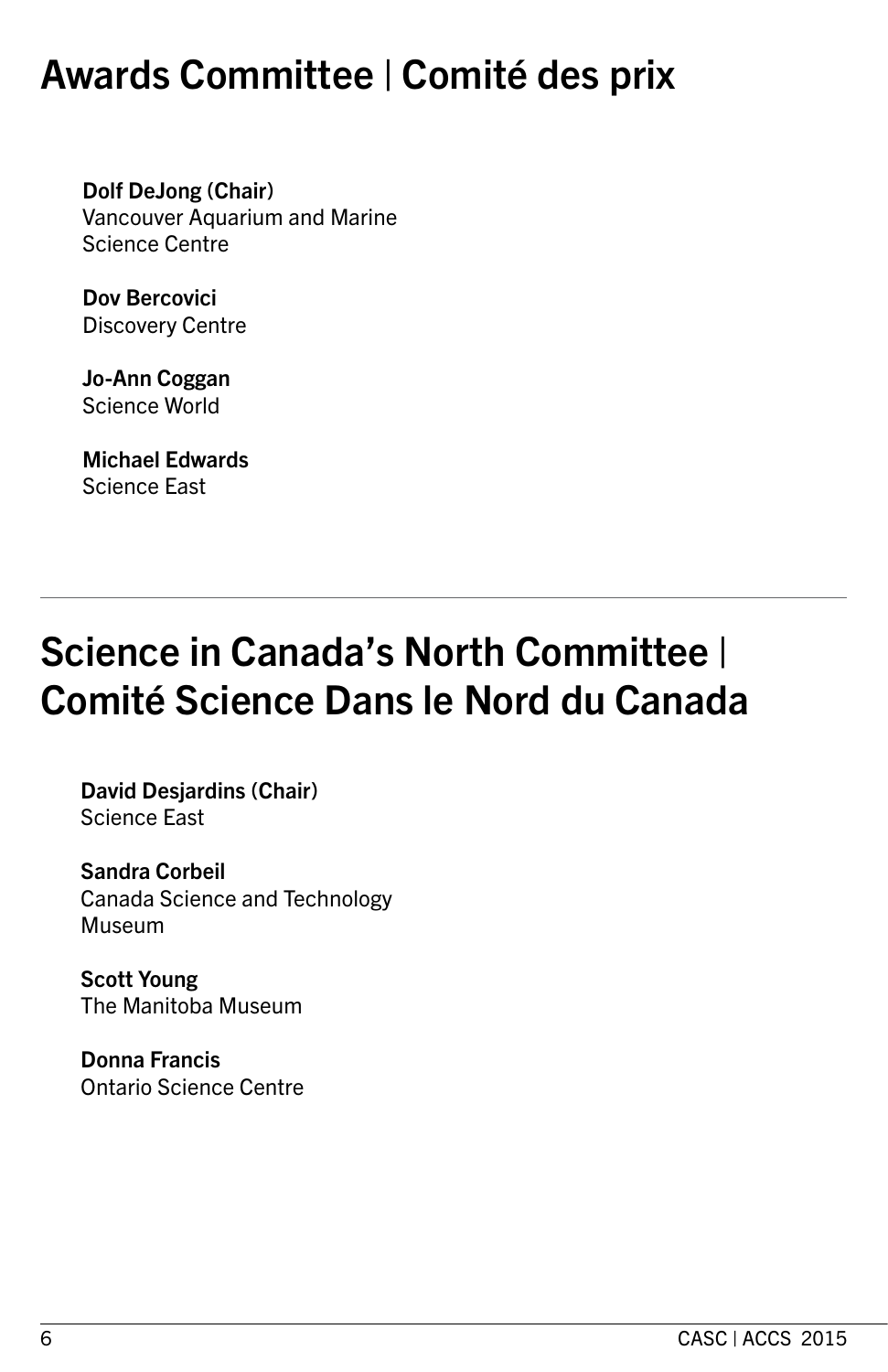### Schedule At-A-Glance

### Thursday, May 28

| $8:00am - 4:00pm$                 | <b>CASC Registration at Westin Edmonton Hotel</b> |
|-----------------------------------|---------------------------------------------------|
| $12:00$ pm $-4:45$ pm             | <b>Preconference Session</b>                      |
| $12:30$ pm $-4:30$ pm             | <b>Preconference Session</b>                      |
| 6:00 <sub>pm</sub>                | Bus from Westin Edmonton Hotel to TWOSE           |
| $4:30 \text{pm} - 9:00 \text{pm}$ | <b>CASC Registration at TWOSE</b>                 |
| $6:30 \text{pm} - 8:30 \text{pm}$ | Opening Tradeshow & Welcome Reception             |
| $9:00 \text{pm} - 9:15 \text{pm}$ | Bus from TWOSE to Westin Edmonton Hotel           |

### Friday, May 29

|                                   | Breakfast on your own                   |
|-----------------------------------|-----------------------------------------|
| 8:00am                            | Bus from Westin Edmonton Hotel to TWOSE |
| 8:15am - 8:45am                   | Coffee & Tea                            |
| 8:45am - 10:00am                  | <b>Opening Remarks and Keynote</b>      |
| $10:30$ am $-11:45$ am            | <b>Concurrent Sessions</b>              |
| $11:45$ am $-1:15$ pm             | Luncheon                                |
| $1:15$ pm $-2:15$ pm              | <b>Concurrent Sessions</b>              |
| $2:15$ pm $- 2:45$ pm             | <b>Refreshment Break</b>                |
| $2:45$ pm $-3:45$ pm              | <b>Concurrent Sessions</b>              |
| $4:00 \text{pm} - 5:00 \text{pm}$ | <b>Keynote Session</b>                  |
| $5:15$ pm $-5:30$ pm              | Bus from TWOSE to Westin Edmonton Hotel |
|                                   | Explore Edmonton on your own            |

### Saturday, May 30

| 6:00am                 | <b>Guided Morning Run from Weston Edmonton</b> |
|------------------------|------------------------------------------------|
| 7:45am – 8:00am        | Bus from Westin Edmonton Hotel to TWOSE        |
| 8:30am – 9:30am        | Breakfast & What's New at Your Science Centre  |
| 9:30am - 10:15am       | <b>Annual General Meeting</b>                  |
| $10:15$ am $-10:30$ am | <b>Refreshment Break</b>                       |
| $10:30$ am $-11:45$ am | <b>Concurrent Sessions</b>                     |
| $11:45$ am $-12:15$ pm | Lunch                                          |
| $12:15$ pm $-1:15$ pm  | <b>Keynote Session</b>                         |
| $1:15$ pm $-2:15$ pm   | <b>Concurrent Sessions</b>                     |
| $2:15$ pm $- 2:45$ pm  | <b>Refreshment Break</b>                       |
| 2:45pm – 3:45pm        | <b>Closing Plenary</b>                         |
| $4:00$ pm $-4:15$ pm   | Bus from TWOSE to Westin Edmonton Hotel        |
| $5:30$ pm $-6:30$ pm   | Reception at Westin Edmonton Hotel             |
| $6:30$ pm $-10:00$ pm  | Awards Gala at Westin Edmonton Hotel           |
|                        |                                                |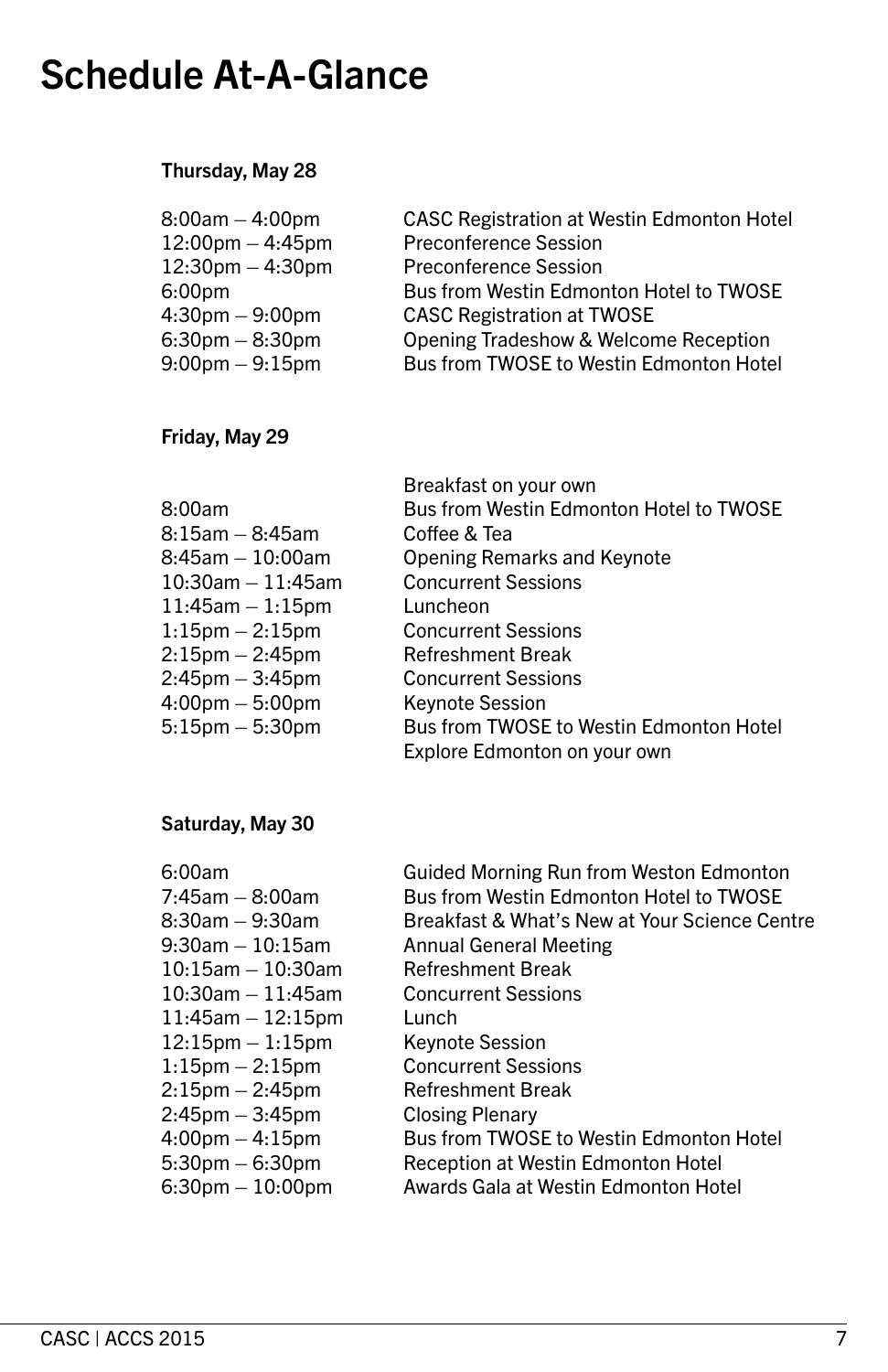### Programme en bref

#### Jeudi 28 mai

| $8 h - 16 h$     | Inscription à l'hôtel Westin Edmonton           |
|------------------|-------------------------------------------------|
| $12 h - 16 h 45$ | Séance précongrès                               |
| $12h30 - 16h30$  | Séance précongrès                               |
| 18 h             | Autobus de l'Hôtel Westin Edmonton à TWOSE      |
| $16h30 - 21h30$  | Inscription à TWOSE                             |
| $18h30 - 20h30$  | Inauguration du salon et réception de bienvenue |
| $21 h - 21 h 15$ | Autobus de TWOSE à l'Hôtel Westin Edmonton      |

### Vendredi 29 mai

|                   | Petit déjeuner libre                             |
|-------------------|--------------------------------------------------|
| 8 h               | Autobus de l'Hôtel Westin Edmonton à TWOSE       |
| 8 h 15 – 8 h 45   | Café et thé                                      |
| 8 h 45 – 10 h     | Allocution d'ouverture et conférencier principal |
| $10h30 - 11h45$   | <b>Ateliers</b>                                  |
| 11 h 45 – 13 h 15 | Dîner                                            |
| 13 h 15 – 14 h 15 | Ateliers                                         |
| 14 h 15 - 14 h 45 | Pause                                            |
| 14 h 45 – 15 h 45 | <b>Ateliers</b>                                  |
| 16 h – 17 h       | Conférencier                                     |
| 17 h 15 - 17 h 30 | Autobus de TWOSE à l'Hôtel Westin Edmonton       |
|                   | Explorez Edmonton à votre guise                  |

### Samedi 30 mai

| 6 h               | Course guidée matinale                     |
|-------------------|--------------------------------------------|
| 7 h 45 – 8 h      | Autobus de l'Hôtel Westin Edmonton à TWOSE |
| 8 h 30 - 9 h 30   | Déjeuner et Quoi de neuf à votre centre    |
|                   | de sciences?                               |
| 9 h 30 – 10 h 15  | Assemblée générale annuelle                |
| $10h15 - 10h30$   | Pause                                      |
| $10h30 - 11h45$   | Ateliers                                   |
| $11h45 - 12h15$   | Dîner                                      |
| $12h15 - 13h15$   | Conférencier                               |
| 13 h 15 – 14 h 15 | Ateliers                                   |
| $14h15 - 14h45$   | Pause                                      |
| $14h45 - 15h45$   | Plénière de clôture                        |
| $16h - 16h$ 15    | Autobus de TWOSE à l'Hôtel Westin Edmonton |
| $17h30 - 18h30$   | Réception                                  |
| 18 h 30 – 22 h    | Gala                                       |
|                   |                                            |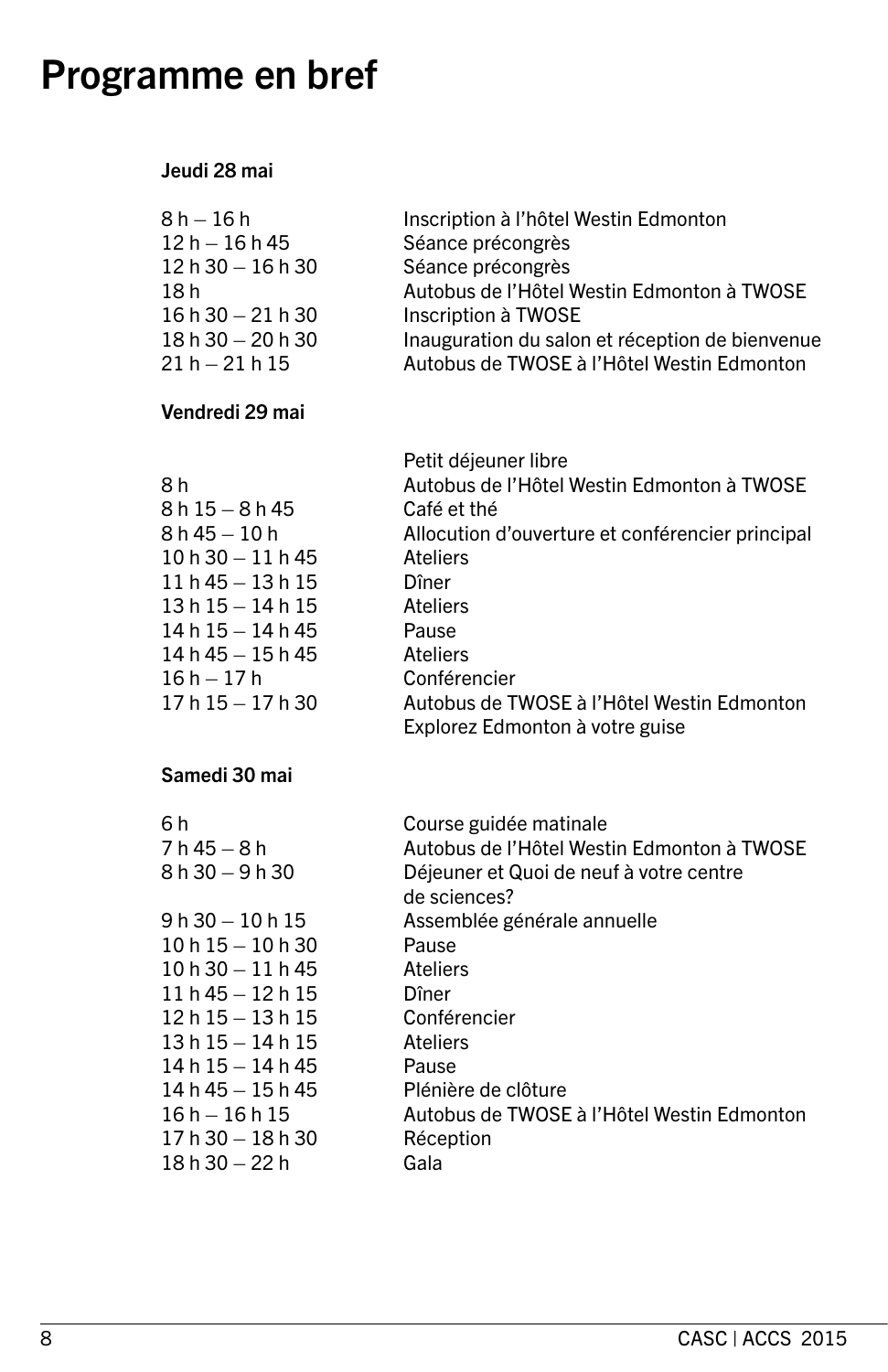### Thursday, May 28

8:00am – 4:00pm CASC Registration Westin Edmonton Hotel

 $12:00$ pm  $-4:45$ pm PRE-CONFERENCE SESSION: Tour of Leduc #1 Discovery Centre and Tour of the Syncrude R&D Lab *Meet in the Westin Edmonton Hotel Lobby for Transportation*

12:30pm – 4:30pm PRE-CONFERENCE SESSION: RiverWatch Water Sampling on the North Saskatchewan River *Meet in the Westin Edmonton Hotel Lobby for Transportation*

6:00pm Bus From Westin Edmonton Hotel to TWOSE

4:30pm – 9:00pm CASC Registration TWOSE Lobby

6:30pm – 8:30pm OPENING TRADESHOW & WELCOME RECEPTION *Kinetic Hall*

9:00pm – 9:15pm Bus From TWOSE to Westin Edmonton Hotel \* Shuttle vans will be available for those leaving before 9:00pm.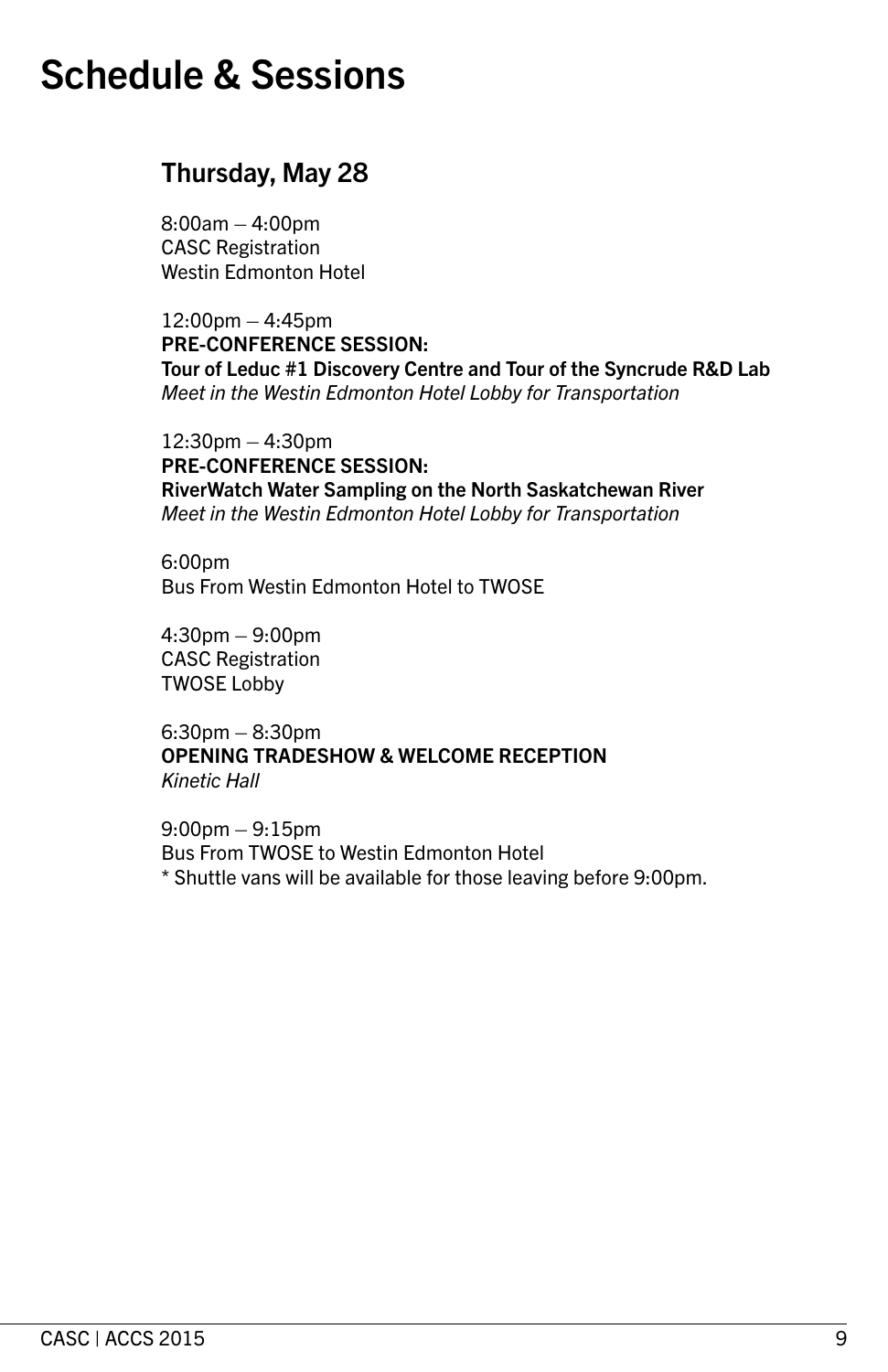### Friday, May 29

Breakfast on your own

8:00am Bus From Westin Edmonton Hotel to TWOSE

8:00am – 8:45am Coffee & Juice *Kinetic Hall*

8:45am – 10:00am

OPENING REMARKS & KEYNOTE

Rosetta: Comet-chaser, Comet-lander, and Comet-hopper all in One Mission! *IMAX Theatre* Claudia Alexander, Project Manager and Project Scientist of the U.S. Rosetta

Project

Rosetta is the third cornerstone mission of the European Space Agency's (ESA) comprehensive Horizon 2000 Programme. It was designed to find and examine some of the original material from the solar system and further our understanding of how comets work as machines, absorbing and re-emitting energy from the Sun. Rosetta's instruments will characterize the thermophysical properties and structure of the comet body and create a complete inventory of its dusty, organic and isotopic composition. All of this data gathering will help shed light on the origins of our solar system.

Rosetta is assisted in its data collection with the aid of a lander, Philae. Philae's descent onto the dusty crust of the nucleus took an unexpected turn when it bounced back into space! In less than two minutes, Philae went from comet lander to comet hopper. The talk presents a review of the landing and a walk through of the ~60 hours of time that Philae spent on the comet's surface. The comet will soon make its closest approach to the sun plunging previously lit portions of its surface into darkness, while exposing other partially lit regions to a blaze of sunlight. The logistics of the landing, an overview of the findings from the mission, and future expectations will be discussed.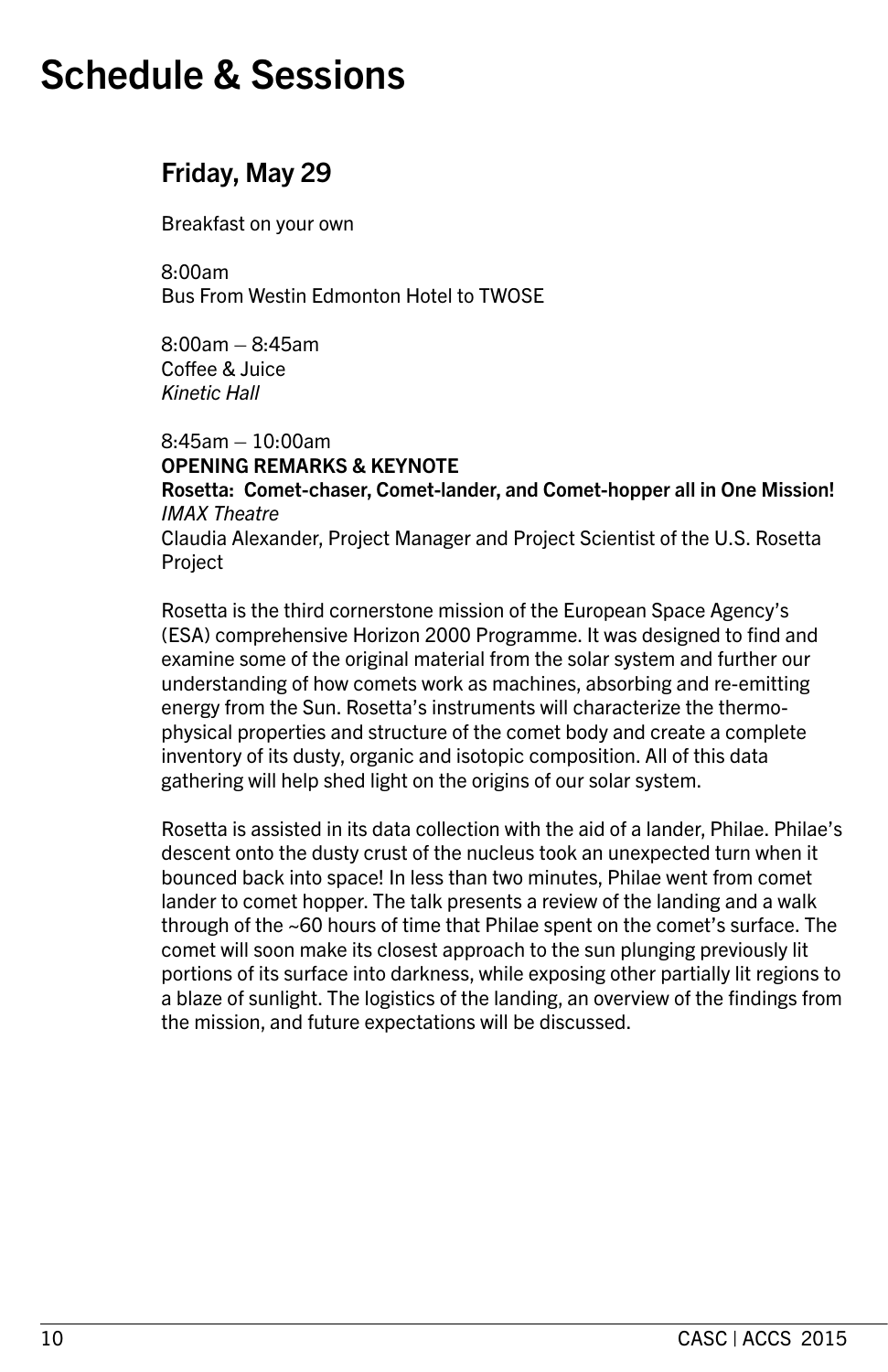10:30am – 11:45am CONCURRENT SESSIONS

#### How Canadian Science Centres Are Finding Success with Google **Products**

*Learning Centres 1&2*  Rowena Paz Norman, Marketing Solutions Manager, Google Colin Krupchak, Digital Strategist, New Business Development, Google

Canadians are the second heaviest users of the Internet globally, averaging 41.3 hours/month online. Is your science centre taking advantage of new digital marketing tactics to reach your target audience? Google has partnered with several science centres and museums to drive exhibits awareness to families and tourists, increase ticket and membership sales, and expand social presence using digital solutions. Google will be discussing the new face of the Canadian consumer, digital marketing best practices, and case studies of science centres who are doing it right.

#### Let's Get Digital: Creative Ways to Engage Kids through Digital Media **Fxhibits**

*Starlight Room* 

Jessica Doig, Vice President, NGX Interactive Tom Cummins, Manager of Exhibits, Science World Brian Dawson, Chief Digital Officer, Canada Museum of Science & Tech. Milan Krepelka, Director of Exhibits, TELUS World of Science Edmonton

Kids are drawn to digital media like moths to a flame, but what do you do once you have their attention? At this workshop, we'll explore creative ways to engage kids through technology while educating them about science. Some of the best techniques in digital media take inspiration from physical interactive experiences and traditional storytelling. Make it fun. Make it hands on. Make it a game. Make it a story. We will also share ideas that are unique to the digital experience. This workshop will get everyone involved in a hands-on exercise designed to show what is possible through digital media and technology-based exhibits.

#### Polar Prospects

*Learning Centre 3* Ian McLennan, Principal, Ian McLennan Consulting Alan Nursall, President & CEO, TELUS World of Science Edmonton

An illustrated examination of polar museums, exhibitions and special events in numerous locations around the world, commissioned by TELUS World of Science - Edmonton. At the conclusion of this presentation, there will be an open forum to discuss ideas and strategies towards the creation of a major circumpolar interpretative centre as an integral part of the TWOSE current master plan development.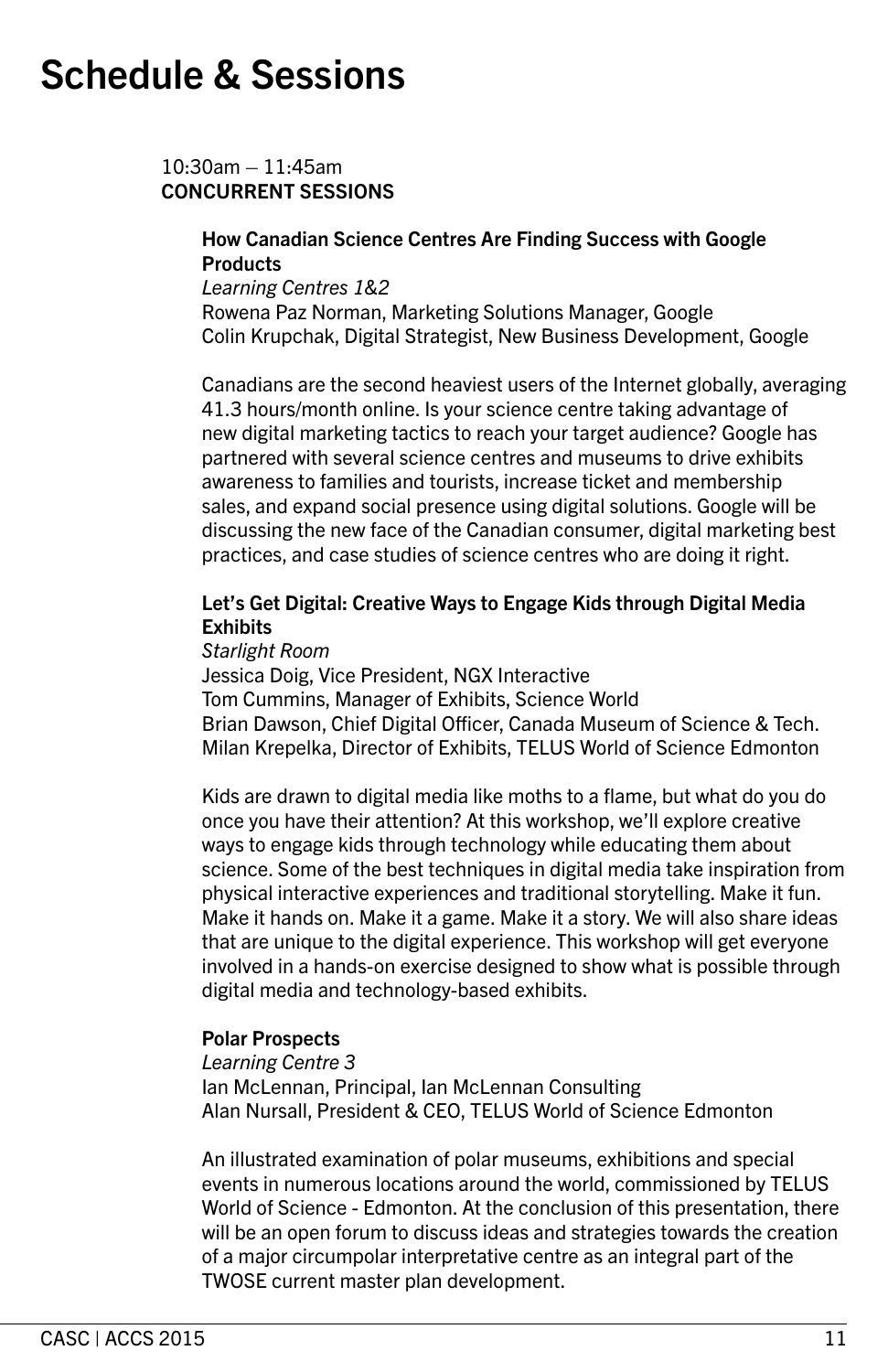11:45am - 1:15pm TRADESHOW LUNCHEON *Kinetic Hall* ACTIVE SCIENCE, PART 1 (12:30PM-1:00PM) Casey Sakires, Coordinator, Science Education, Saskatchewan Science Centre

At the Saskatchewan Science Centre the activities have movement so that children receive a mixture of physical activity and science education. Let's get out of our chairs and actively participate in these fun activities! Our first activity is a game of scientific sports headbands where individuals will have to ask questions to determine what scientific principle they have, and then find their action partner by asking each other questions.

#### 1:15pm – 2:15pm CONCURRENT SESSIONS

#### Evaluating Your Impact

*Starlight Room* Brian Anderson, Program Developer, Science World Dolf DeJong, VP, Conservation and Education, Vancouver Aquarium

We are all working hard but are we really reaching anyone? This session explores multiple ways to measure your impact. The Reflecting on Practice program at Science World provides educators, developers, and front line delivery staff with tools to evaluate the effectiveness of the techniques they use to present their programs. The Vancouver Aquarium will discuss the process they have used to determine their impact and share case studies which measure program success over time beyond the number of participants and cost.

#### Be a Driving Force for Community Improvement

*Learning Centre 1&2* Ashley Larose, Senior Manager, Int'l Sales, Science North Jennifer Bawden, Science Director, TELUS World of Science Edmonton

By their nature, science centres are integral parts of our local communities. As not-for-profit and charitable organizations ourselves, we typically seek out community support in order to help us achieve our mandates. However, as leaders within our communities, we must also examine the role that we can play in contributing to the success of other not-for-profit and charitable organizations in the communities that we serve. In this session, we will discuss how your collective resources, including human, intellectual and physical assets, can be leveraged in creative and innovative ways to strengthen capacity within the not-forprofit sector of your community.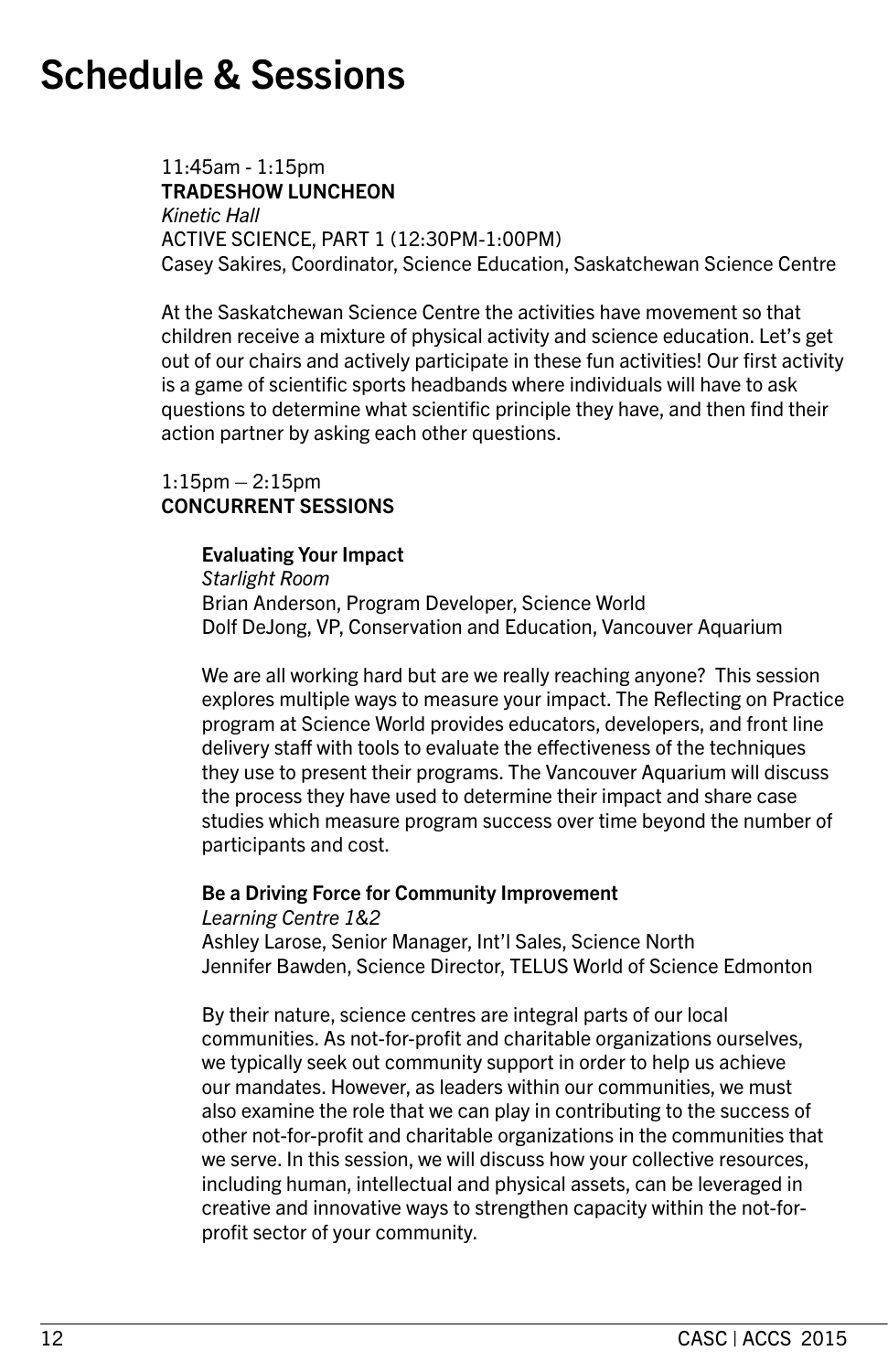#### Going Digital – Successes and Failures of a Digital Giant Screen Theatre *IMAX Theatre*

Darren Durocher, Mgr, Giant Screen, TELUS World of Science Edmonton Ryan Friele, Marketing & Membership, TELUS World of Science Edmonton Dylan Reade, Freelance IMAX Cameraman & Stereographer

What does a digital Giant Screen Theatre mean for the visitor experience? With the ability to show nearly anything in the theatre how do we program? How much of our schedule is devoted to Hollywood content? What have we learned from our successes and failures? Join us as we walk through a year of programming and discuss what worked, what didn't, and why. Also, hear from one of the most respected IMAX cameramen about how digital filmmaking has changed the way films are made.

2:15pm – 2:45pm REFRESHMENT BREAK *Kinetic Hall*

#### 2:45pm – 3:45pm CONCURRENT SESSIONS

#### Choose Your Own Adventure – Reaching for the Sky or Falling off a Cliff? *Learning Centre 3*

Jonathan Hultquist, Manager of Public Programs, Vancouver Aquarium Jennifer Bawden, Science Director, TELUS World of Science Edmonton Sandra Corbeil, Dir., Nat' Education & Outreach, Canada Museum of Science and Technology

Last year, three Canadian Association of Science Centres institutions embarked on a journey that brought people from Canada's remote Arctic communities to audiences in urban communities. The journey, titled, "Café Scientifique: Facilitating the Canadian Arctic Dialogue," was financially supported by CASC and demonstrated that collaboration can help us reach further than working alone. Although there were a lot of great outcomes, which we will share, there were also some painful group work experiences. Thought leaders today are telling us that people who reach outside their normal networks are more successful than those that do not. If we are going to reach for the sky, then we must accept the fact that learning to fly means there are going to be some bumps and bruises along the way.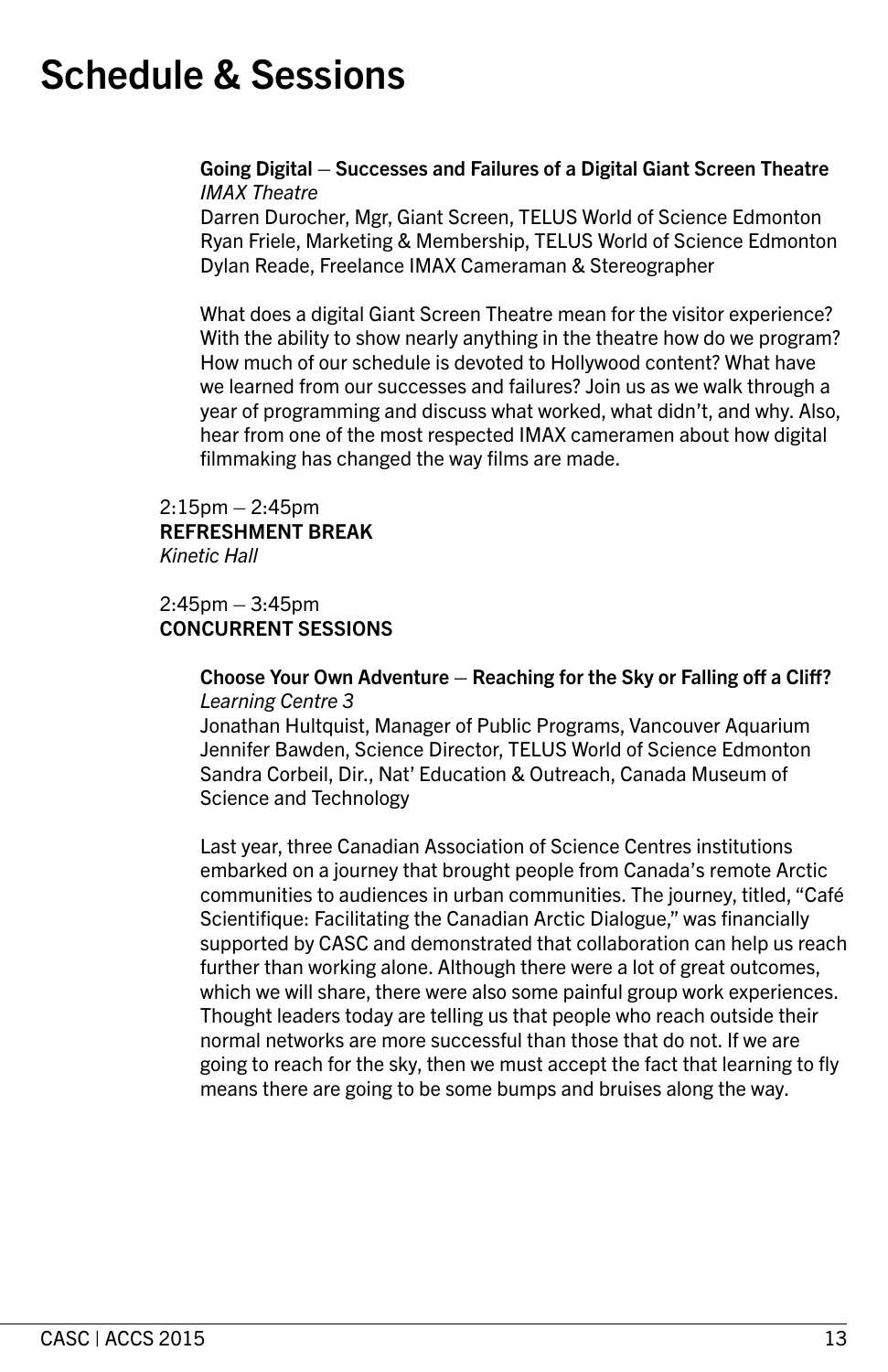### How to Grow Your Culture, but Not in the Staff Fridge!

*Starlight Room*

Brianne Gagnon, Manager, HR, TELUS World of Science Edmonton David Grant, Assistant, HR, TELUS World of Science Edmonton Christy Hood, HR Business Partner, TELUS Spark Merissa Scarlett, Sr. Programs Coordinator, Saskatchewan Science Centre

Organizational Culture! Why is it important? What can you do to improve it? How can one man in tights make a difference? In this roundtable session we are going to talk about unique and interesting ways to grow a fun, exciting, dedicated, and valued staff base through organizational culture. In addition, learn how you can engage your staff in training and professional development. Collect and contribute ideas of how to motivate and encourage staff within the context of a Canadian society as well as in a science centre environment. Come prepared to share your ideas around a culture of respect, safety, engagement, customer service, and visitor experience in this creative and collaborative session.

### What do Teachers Think about Field Trips?

#### *Learning Centre 1&2*

Maura Armstrong, School Programs, TELUS World of Science Edmonton Michelle Weinhandl, School Programs, TELUS World of Science Edmonton

Field trips are the bread and butter of a science centre's school offerings. But what brings teachers here in the first place? Turns out that most of them want solid curriculum connections, and they recognize the excitement and novelty that our institutions provide. Most of the time, they choose us based on word of mouth and past experiences. We'll be taking a look at some current research on the topic. Bring your questions and the best teacher stories from your centre!

#### 4:00pm – 5:00pm **KFYNOTF** How Science is Woven into Game Development *IMAX Theatre* Aaryn Flynn, General Manager, Bioware Canada

Bioware uses science in many aspects of game development, including Newtonian physics, vehicular physics, fluid dynamics, acoustics, and how artists use physics of light and refraction. Using *Dragons Age Inquisition*, they will show prototypes, in-game examples, and behind the scenes aspects of how their team uses science.

5:15pm Bus from TWOSE to Westin Edmonton Hotel

6:00pm Explore Edmonton on your own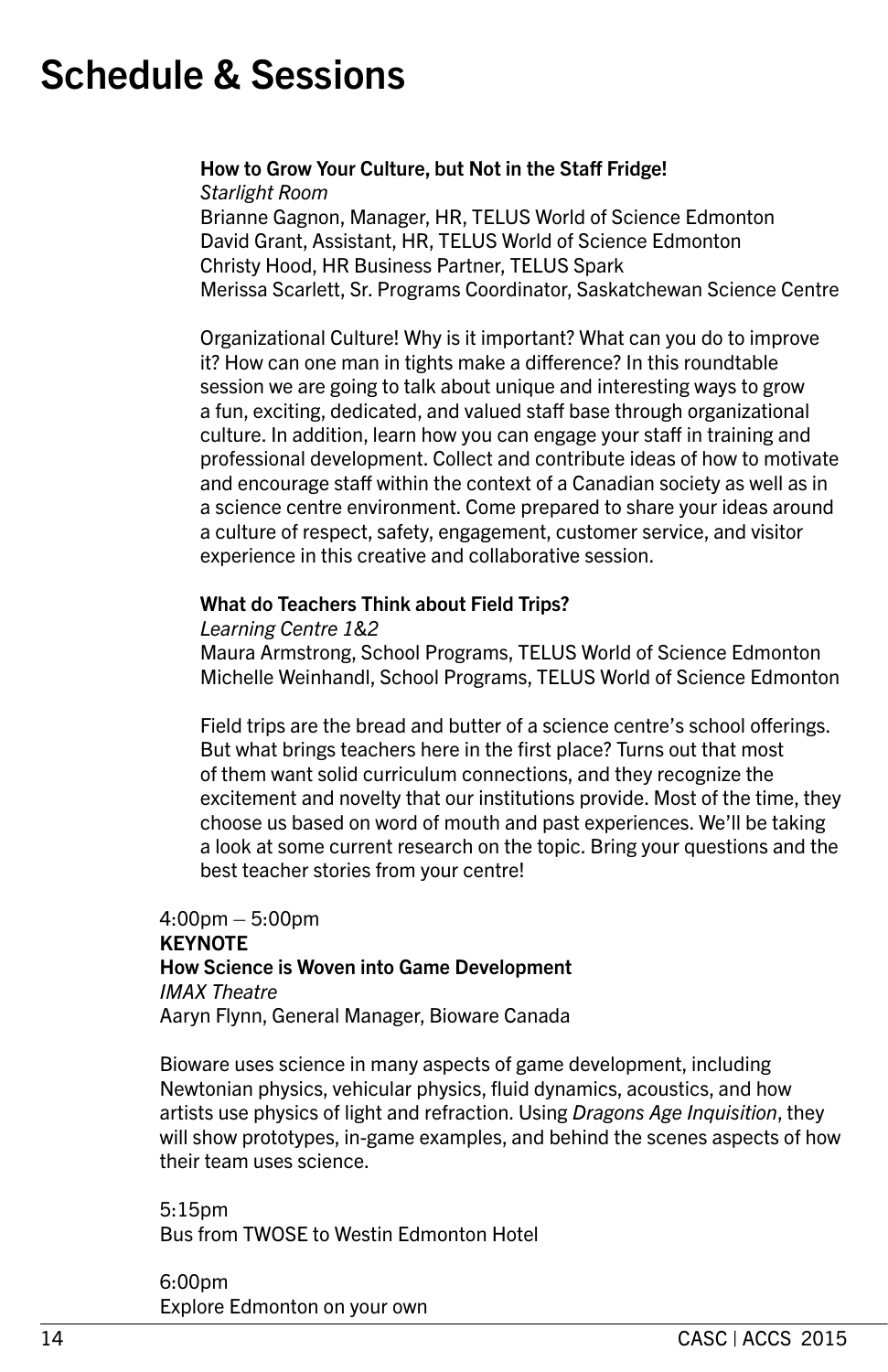### Saturday, May 30

6:00am – 6:30am GUIDED 5K RUN *Westin Edmonton Hotel Lobby*

7:45am – 8:00am Bus from Westin Edmonton Hotel to TWOSE

8:30am – 9:30am BREAKFAST What's New at Your Science Centre? *Cafe* This popular session will include an update on Canada's Newest Science Museum by George Jacob, President & CEO, Philip J. Currie Dinosaur Museum

9:30am - 10:15am CASC ANNUAL GENERAL MEETING *IMAX Theatre*

10:15am – 10:30am REFRESHMENT BREAK *Kinetic Hall*

10:30am – 11:45am CONCURRENT SESSIONS

#### Uniquely Canadian

*Learning Centre 3*

Elgin Cleckley, Sr. Exhibit Designer & Project Co., Ontario Science Centre Sandra Baumgartner, Executive Director, Saskatchewan Science Centre Kristofer Kelly-Frère, Exhibit Developer, TELUS Spark

O Canada! This session will present uniquely Canadian stories that have been developed into experiences and exhibits in science centres from east to west. The telling of these cultural stories at science centres provides a new lens for exhibit development, as well as a way to express social messages. Come learn from developers of these experiences to see similarities and differences in telling regional Canadian stories!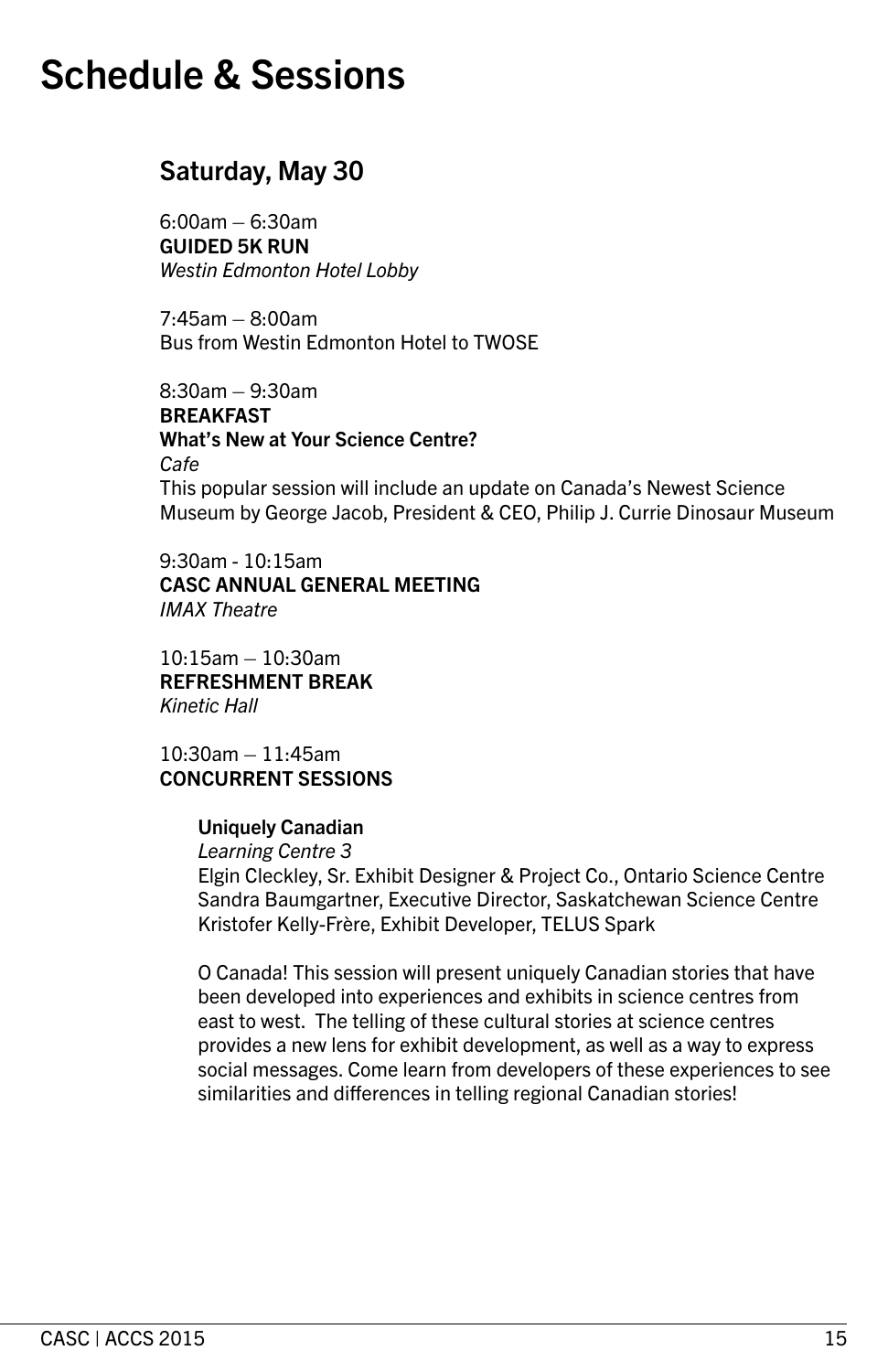### Expanding Our Reach – Science Outreach Techniques

*Learning Centre 1&2*

Dan Alfano, Director, School Programs, TELUS World of Science Edmonton Bernadette Blakey, Outreach Co., TELUS World of Science Edmonton Michael Edwards, Director of Programming, Science East Merissa Scarlett, Sr. Programs Coordinator, Saskatchewan Science Centre

Are you interested in outreach? Do you want to start or expand your outreach programs? Come and meet other groups who do it successfully! Representatives from TELUS World of Science – Edmonton, Science East, and Saskatchewan Science Centre will be on hand to share ideas about their different styles of outreach from travelling classroom education to summer camps in far flung communities to connecting scientists with the community. Join us for an informative round table discussion about connecting to audiences beyond your facility's walls.

#### Secrets Revealed – Getting Earned Media Coverage of Your Centre *Starlight Room*

Mike Steger, VP, Marketing and Comm., TELUS World of Science Edmonton Brian Anderson, Program Developer, Science World Marty Forbes, Media Consultant, MJ Forbes Consulting

The session will discuss the formula for getting the media to report on your activities and your science centre. Led by a retired broadcaster, the panel will cover the elements and values of coverage and ways to embrace new changes in the media landscape to result in coverage of your centre.

### 11:45am – 12:15pm LUNCH *Kinetic Hall*  ACTIVE SCIENCE, PART 2

Casey Sakires, Coordinator, Science Education, Saskatchewan Science Centre

At the Saskatchewan Science Centre the activities have movement so that children receive a mixture of physical activity and science education. Let's get out of our chairs and actively participate in these fun activities! The second activity is a planet relay where teams will race to gather the planets within our solar system and then align them in proper order and scale.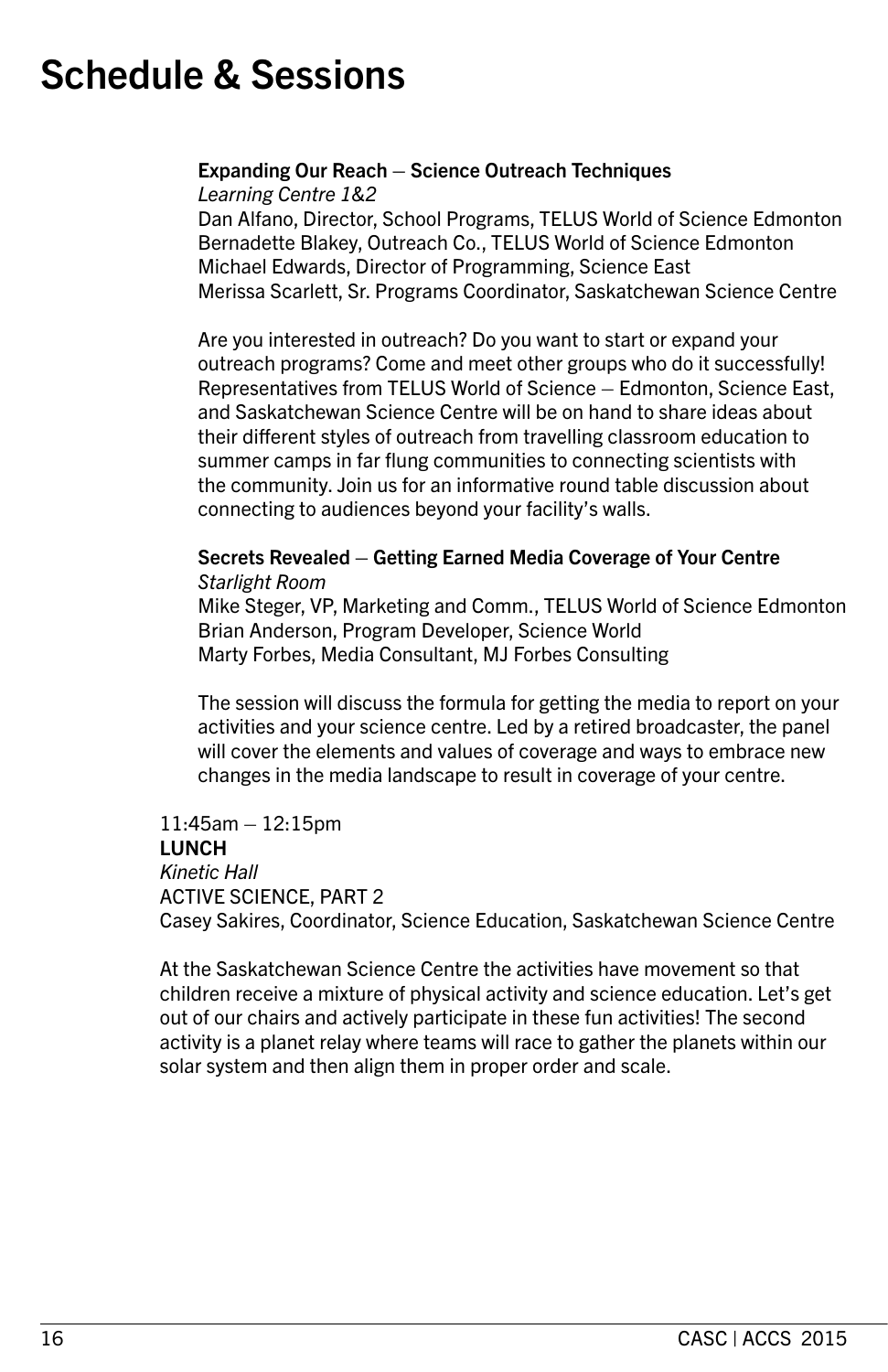12:15pm – 1:00pm KEYNOTE: Games and Intelligence of the Artificial Kind *IMAX Theatre*  Michael Bowling, Professor of Computing Science, University of Alberta.

Games are everywhere. We play games to entertain ourselves, motivate ourselves, and educate ourselves. This is particularly true of children, where games are educational tools that both encourage and evaluate mastery of many mental skills. What about our computers? As they get smarter, with ever more powerful artificial intelligence, games can serve the same purpose for our computers as they do for our children. In this talk, I will show what happens when computers play games. What games are they good at? What games do they just not get? And what does that tell us about our computers? And ourselves?

#### 1:15pm – 2:15pm CONCURRENT SESSIONS

Building a Diverse Science Culture in Canada Through National Mentorship - a Dialogue *Learning Centre 1&2* Christian Riel, Director, Communications, NSERC

Investing in promoting science and engineering to youth, underrepresented groups, and the public is key to building the next generation of scientists, engineers, and entrepreneurs who will shape Canada's future. Recent studies, such as the Council of Canadian Academies' Expert Panel on the State of Canada's Science Culture report, indicate that certain underrepresented groups respond best to structured opportunities such as mentorship. Would a national mentorship program work? And how? Join NSERC to share your best practices, and explore how we can work together to create an inclusive national mentorship initiative that encourages and links scientists and engineers to youth.

#### Are We Having Fun Yet? How Does Your Visitor Experience Measure Up? *Starlight Room*

Karin Dowling, VP, Business Services, TELUS World of Science Edmonton James Scott, Manager, Visitor Services, TELUS World of Science Edmonton Jennifer Bawden, Science Director, TELUS World of Science Edmonton

We all talk about service excellence. We all want to provide an exceptional visitor experience. What does it really take to do this? How do we know when we've achieved what we set out to accomplish? How do we understand our visitors and their expectations? What methods do we use to measure visitors' satisfaction & experience and understand our visitors better? How do we engage and motivate our staff to believe in service excellence; how do we empower them to turn a visitor's day around? This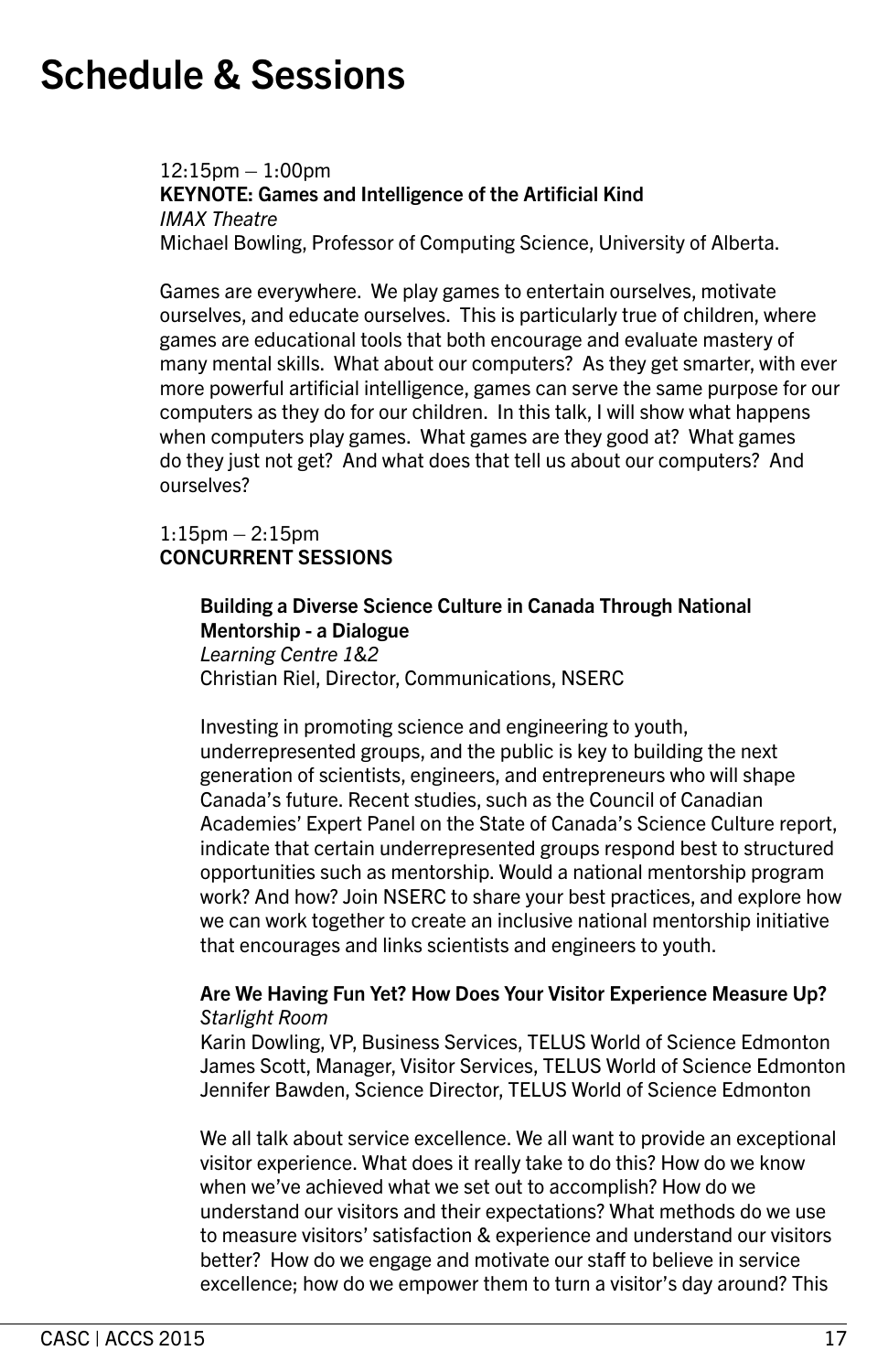roundtable session will delve into these questions and more. Find out what TWOSE and other organizations are doing to deliver, monitor, and measure service excellence in order to exceed our visitors' expectations. This is a chance to share experiences, ideas, best practices, and determine what your next steps may be.

#### Creating Connections with the Community that Drive Attendance and Engagement

*Learning Centre 3* Danielle Waltenbury, Senior Scientist, Science North Nancy Somers, Senior Scientist, Science North

With ever-present goals to increase attendance, revenue, and audience engagement, it can be challenging to find new ways to build brand awareness, foster engagement, and encourage new audience growth. During this roundtable discussion, learn how community collaborations and partnerships between science centres, academia, other nongovernmental organizations (NGOs), and businesses have led to successful audience growth for already existing science centre programs and events. Learn new and unique ways to engage with your communities through partnerships, and gain helpful insights for developing programs that draw new audiences to your science centre. Please come prepared to share your experiences with others looking to engage new audiences through community collaborations.

2:15pm – 2:45pm REFRESHMENT BREAK *Kinetic Hall*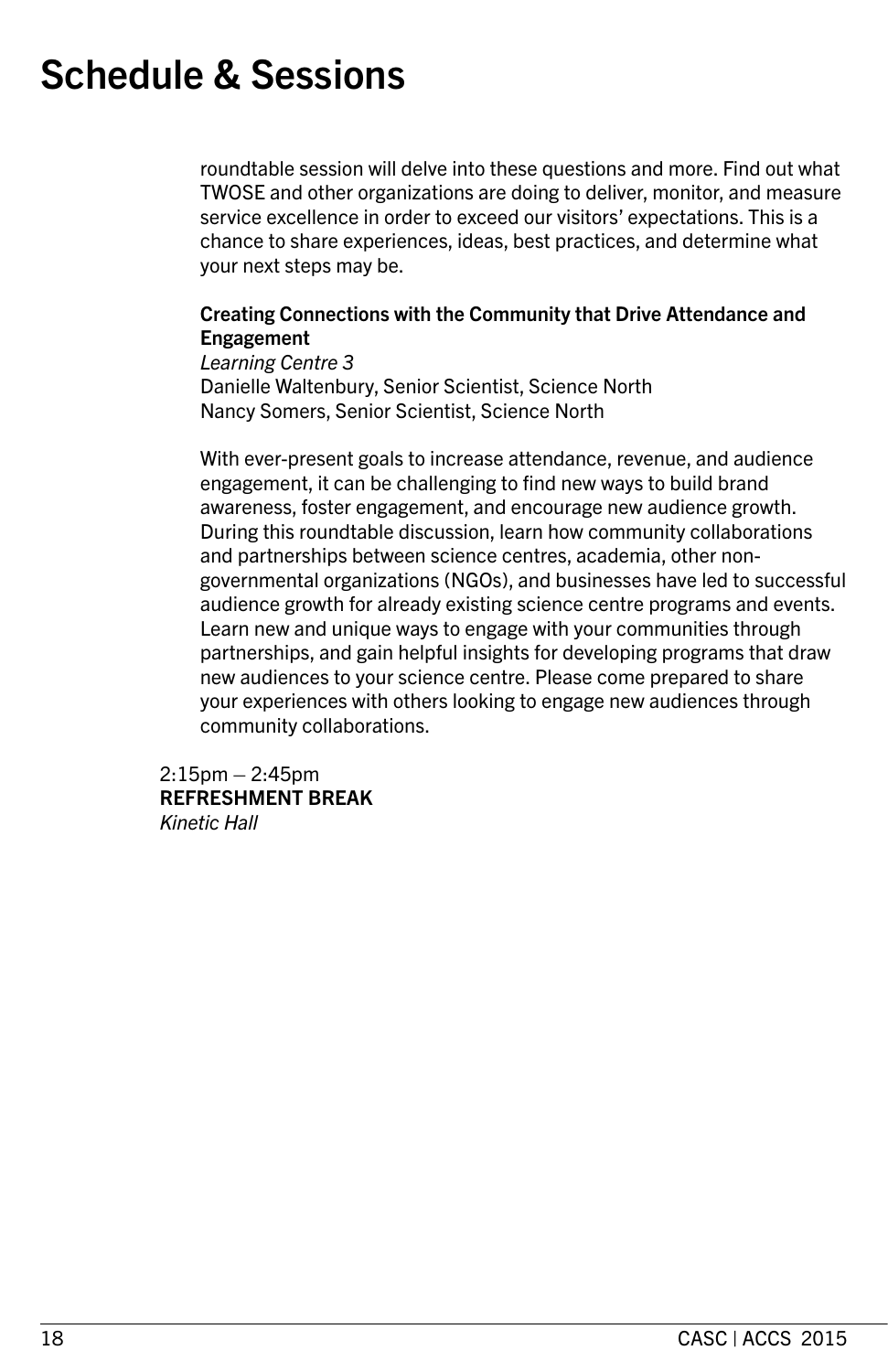2:45pm – 3:45pm CLOSING PLENARY The World of Science Centres from a 10,000 metre or 30,000 foot View *IMAX Theatre* Robert "Mac" West, Ph.D, Principal, Informal Learning Experiences, Inc. Ian C. McLennan, Principal, Ian McLennan Consulting

In this presentation, two globe-trotting veterans of the international museum and science centre movement engage in a lively, illustrated discussion about best (and worst) practices, unique experiments, and lessons learned in a wide variety of institutions - across a spectrum of size and scale, as well as geographical and geo-political context. How do they ensure relevance? How do they use their unique assets, especially with local and contemporary science? How do they deal with challenging and controversial subjects? What can be learned from every science centre - whether close to home, or abroad? Examples that Mac and Ian will explore include science centres and museums in Helsinki, Copenhagen, London, Glasgow, Moscow, Hamburg, Shanghai, Beijing, Taipei, Tokyo, Osaka, Nagoya, Gwacheon Korea, Canberra, Dunedin, Bogota, Santiago, Rio de Janeiro, Chicago, Brunswick Maine, Washington, Denver, and Seattle.

4:00pm – 4:15pm Bus from TWOSE to Westin Edmonton Hotel

5:30pm – 6:30pm **RECEPTION** *Westin Edmonton Hotel, Foyer outside the Manitoba Room (2nd Floor)*

6:30pm – 10:00pm AWARDS GALA *Westin Edmonton Hotel, Manitoba Room (2nd Floor)* Dress: Business Attire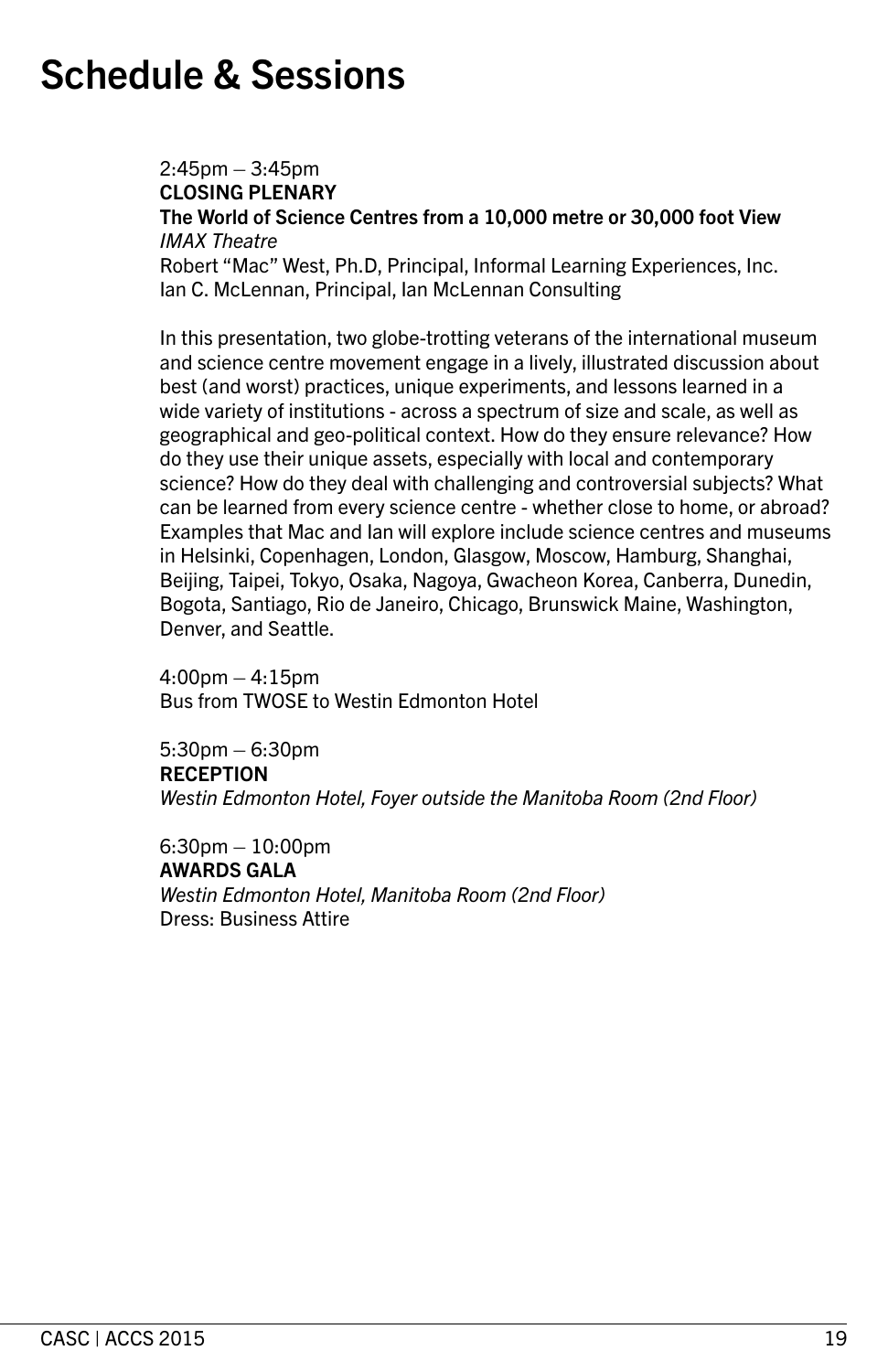### Jeudi 28 mai

 $8 h - 16 h$ Inscription Hôtel Westin Edmonton

 $12 h - 16 h 45$ SÉANCE PRÉ-CONGRÈS : Visite du Leduc #1 Discovery Centre et visite du laboratoire de R-D de Syncrude *Rendez-vous dans le hall d'entrée de l'Hôtel Westin Edmonton pour les transports*

12 h 30 – 16 h 30 SÉANCE PRÉ-CONGRÈS : Collecte d'échantillons d'eau sur la rivière Saskatchewan Nord avec RiverWatch *Rendez-vous dans le hall d'entrée de l'Hôtel Westin Edmonton pour les transports*

18 h Autobus de l'Hôtel Westin Edmonton à TWOSE

16 h 30 – 21 h **Inscription** *Hall d'entrée de TWOSE*

18 h 30 – 20 h 30 RÉCEPTION DE BIENVENUE *Salle Kinetic*

 $21 h - 21 h 15$ Autobus de TWOSE a l'Hôtel Westin Edmonton \*Des navettes seront disponibles pour ceux partant avant 21 h.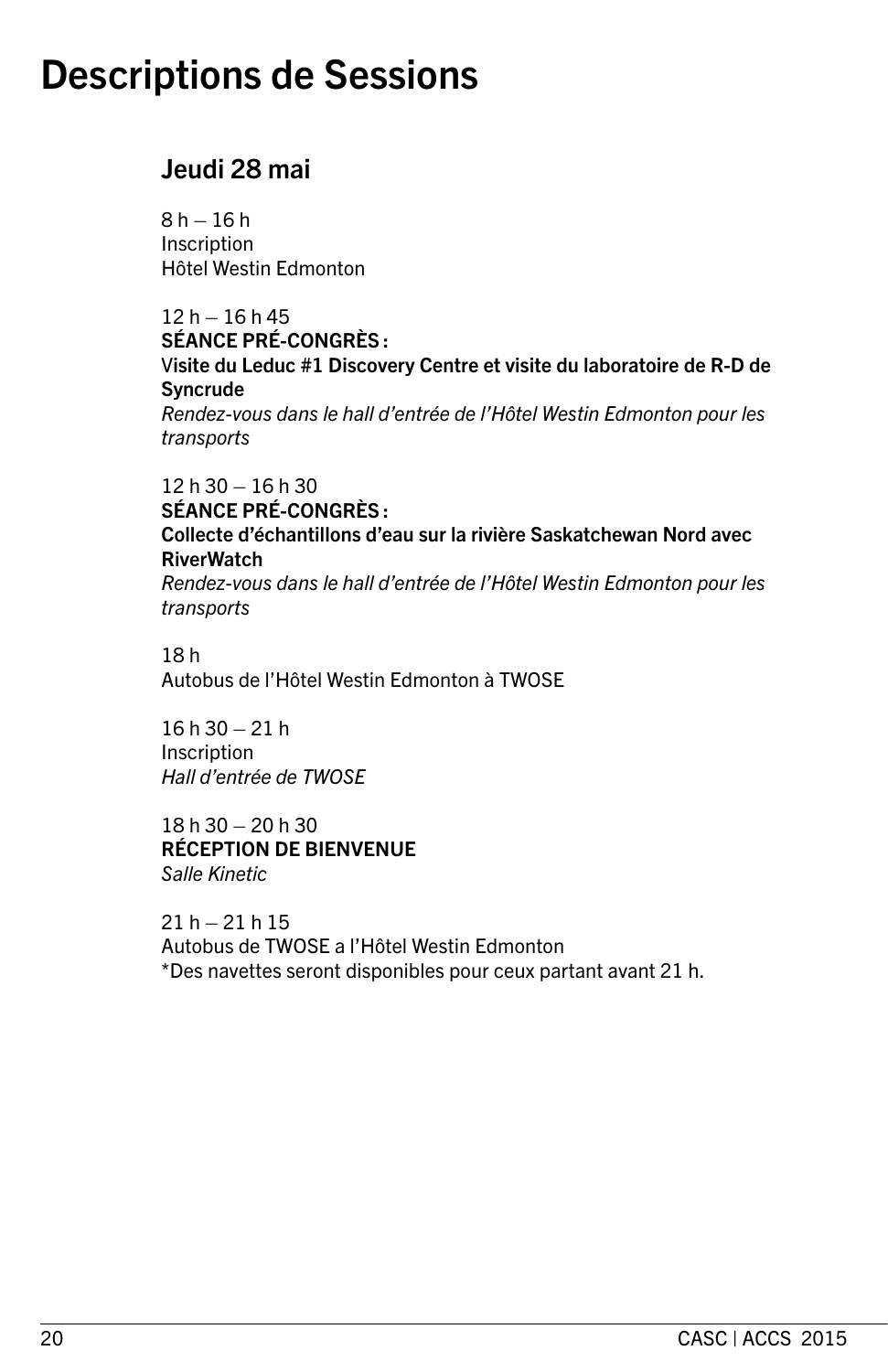### Vendredi 29 mai

Petit déjeuner libre

8 h Autobus de l'Hôtel Westin Edmonton à TWOSE

 $8 h - 8 h 45$ Café et jus *Salle Kinetic*

 $8 h 45 - 10 h$ MOT D'OUVERTURE ET CONFÉRENCIER Rosetta : tout à la fois chasseur, atterrisseur et sauteur de comètes! *Théâtre IMAX* Claudia Alexander, chef de projet et responsable scientifique du projet américain Rosetta

Rosetta est la troisième mission phare du programme Horizon 2000 de l'Agence spatiale européenne. Elle avait pour objet de trouver et d'examiner une partie de la matière à l'origine du système solaire. Rosetta devait également nous aider à comprendre le mécanisme grâce auquel la comète absorbe et réémet l'énergie du Soleil. Ses instruments caractériseront les propriétés thermophysiques et la structure du corps céleste et dresseront un inventaire complet de sa composition poussiéreuse, organique et isotopique. Tout ça pour en savoir plus sur les origines de notre système solaire. À cette fin, Rosetta a déposé l'atterrisseur Philae sur la surface de la comète.

La descente de Philae sur la croûte poussiéreuse du noyau a pris une tournure inattendue quand il a rebondi dans l'espace! En moins de deux minutes, Philae est passé d'atterrisseur à sauteur. L'exposé passe en revue l'atterrissage et les quelque 60 heures que la sonde a passées sur la surface de la comète. La comète sera bientôt au point de son orbite le plus proche du soleil. Des parties de la surface qui étaient initialement illuminées par le soleil se retrouveront dans l'obscurité complète, et des portions qui n'étaient que partiellement exposées baigneront dans la lumière solaire. On traitera aussi de logistique de l'atterrissage, des résultats de la mission et des attentes futures.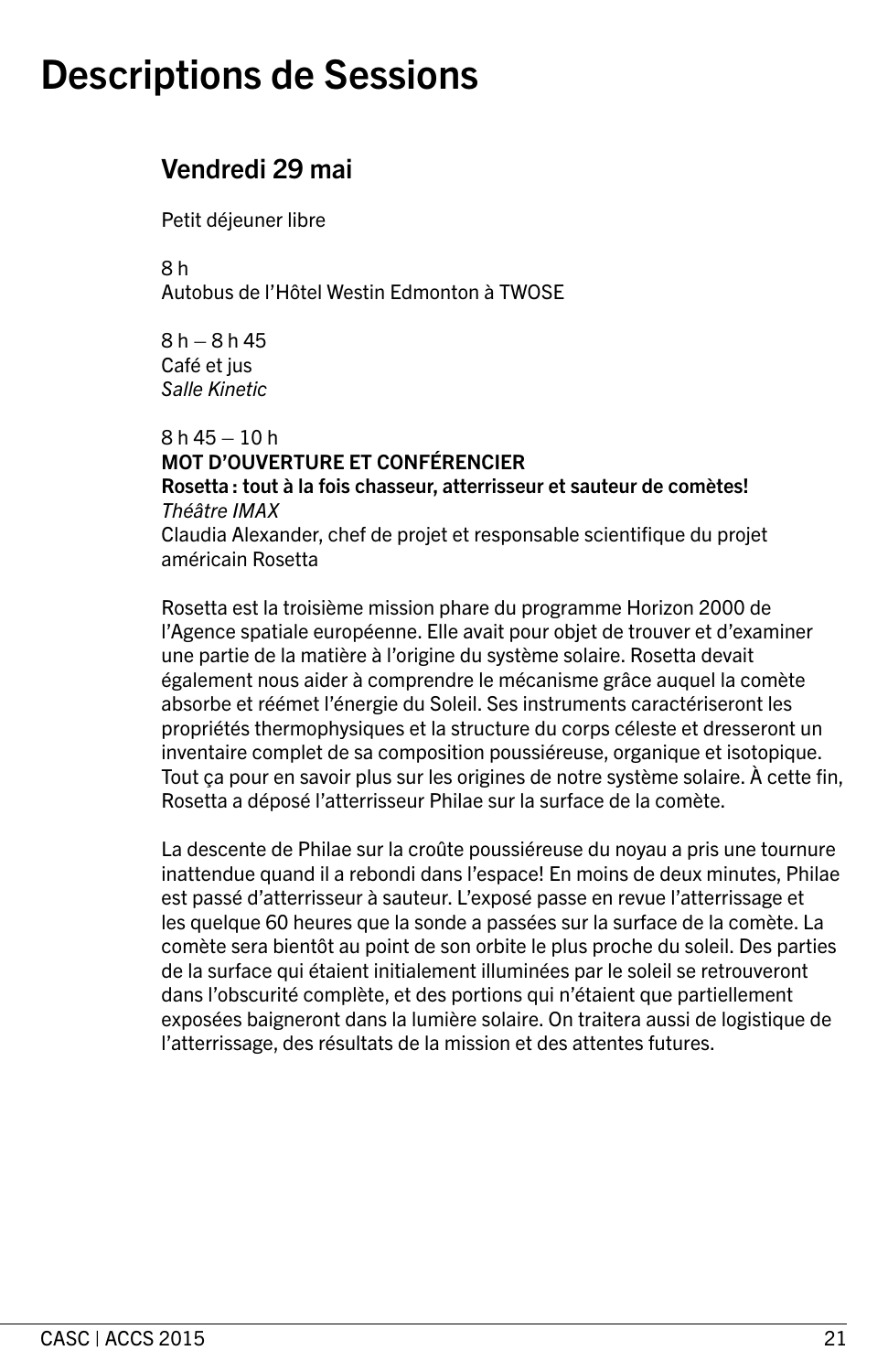$10h30 - 11h45$ ATELIERS

#### Comment les centres de sciences canadiens connaissent un franc succès avec les produits Google

*Centres d'apprentissage 1 et 2*

Rowena Paz Norman, directrice des Solutions commerciales, Google Colin Krupchak, stratège numérique, Prospection commerciale, Google

Les Canadiens viennent au deuxième rang mondial de l'utilisation d'Internet, auquel ils consacrent en moyenne 41,3 heures par mois. Votre centre de sciences profite-t-il des nouvelles tactiques de marketing numérique pour atteindre son public cible? Google a conclu un partenariat avec plusieurs centres de sciences et musées pour accroître la notoriété des expositions parmi les familles et les touristes, pour accroître les ventes de billets et d'abonnements, et pour élargir la présence sociale en utilisant des solutions numériques. Les représentants de Google décriront le nouveau profil du consommateur canadien, les meilleures pratiques de marketing numérique et des études de cas sur des centres de sciences qui ont su s'y prendre.

### Passons au numérique : des moyens créatifs pour faire participer les enfants à travers des expositions de médias numériques

*Salle Starlight*

Jessica Doig, vice-présidente, NGX Interactive Tom Cummins, directeur des expositions, Science World Brian Dawson, chef de la direction numérique, Musée canadien des sciences et de la technologie Milan Krepelka, directeur des expositions, TELUS World of Science **Edmonton** 

Les enfants sont attirés par les médias numériques comme des papillons de nuit par une flamme, mais que faites-vous une fois que vous avez capté leur attention? Lors de cet atelier, nous allons explorer des façons créatives de faire participer les enfants grâce à la technologie. Certaines des meilleures techniques de médias numériques s'inspirent des expériences interactives physiques et contes traditionnels. Rendez le contenu amusant. Rendez-le manipulable. Faites-en un jeu. Faites-en une histoire. Nous allons aussi partager des idées qui sont uniques à l'expérience numérique. Cet atelier impliquera tous les participants dans un exercice pratique visant à montrer ce qu'on peut réaliser grâce aux expositions basées sur la technologie et les médias numériques.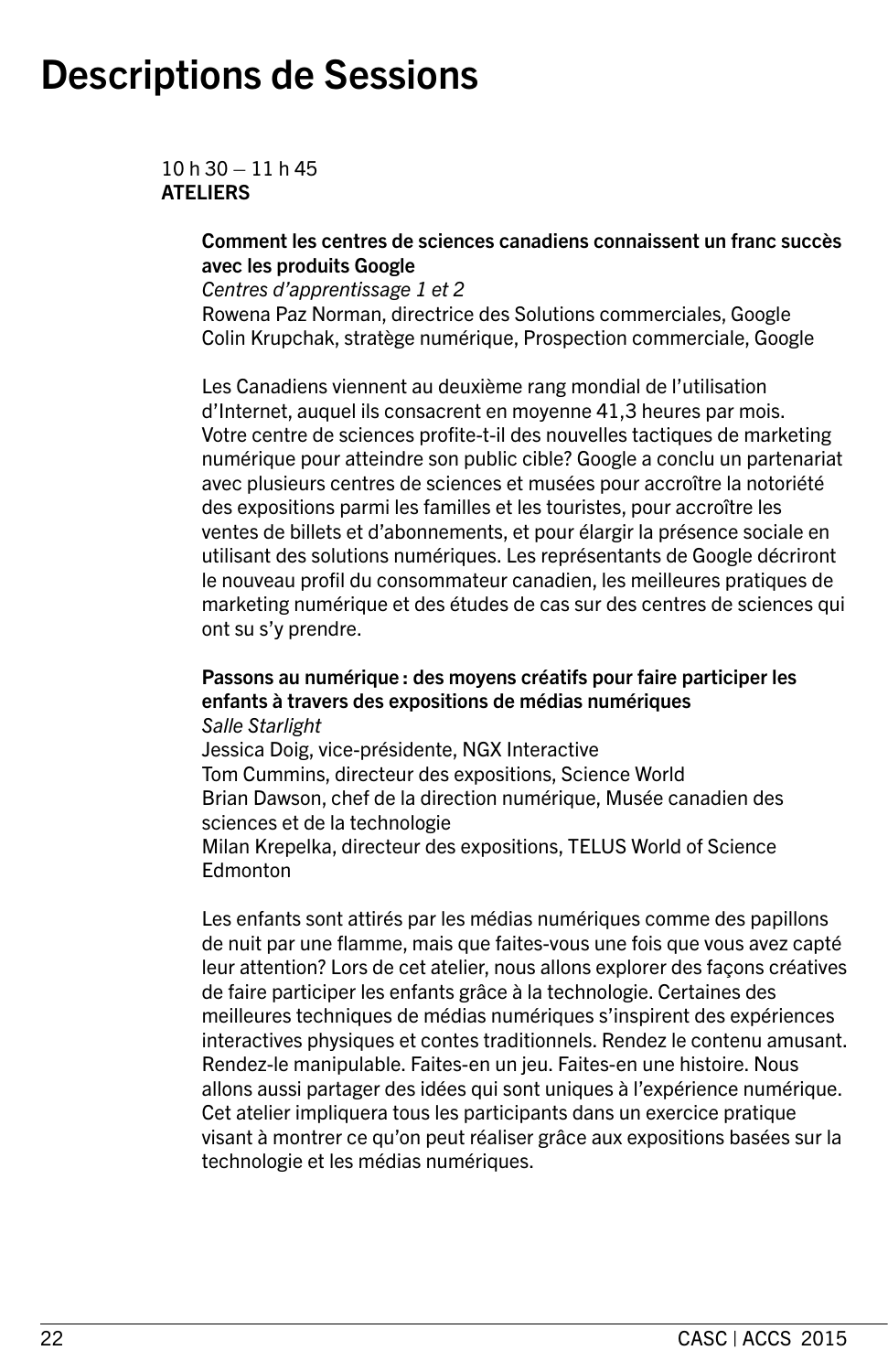#### Perspectives polaires

*Centre d'apprentissage 3* Ian McLennan, associé, Ian McLennan Consulting Alan Nursall, président et chef de la direction, TELUS World of Science **Edmonton** 

Un examen illustré des musées, expositions et événements spéciaux sur le thème des pôles à de nombreux endroits à travers le monde, commandé par TELUS World of Science - Edmonton. A l'issue de cette présentation, il y aura un forum ouvert pour discuter des idées et des stratégies pour la création d'un centre d'interprétation circumpolaire majeur dans le cadre de l'élaboration du plan directeur de TWOSE.

### 11 h 45 – 13 h 15

#### DÎNER AU SALON *Salle Kinetic*

### SCIENCES ACTIVES, PARTIE 1 (12 H 30 – 13 H)

Casey Sakires, coordonnateur, Éducation scientifique, Saskatchewan Science Centre

Au Saskatchewan Science Centre les activités comprennent du mouvement pour que les enfants fassent de l'exercice tout en s'éveillant aux sciences. Descendons de nos chaises et participons à ces activités amusantes! Notre première activité est un jeu de bandeaux mystère où les joueurs auront à poser des questions afin de déterminer quel principe scientifique ils ont sur le front, et ensuite trouver leur partenaire d'action en posant des questions aux autres.

#### 13 h 15 – 14 h 15 **ATELIERS**

#### Évaluer votre impact

*Salle Starlight*

Brian Anderson, concepteur de programmes, Science World Dolf DeJong, vice-président, Conservation et Éducation, Aquarium de Vancouver

Nous travaillons tous très fort, mais atteignons vraiment notre public? Cette session explore plusieurs façons de mesurer votre impact. Le programme *Reflecting on Practice* de Science World offre aux éducateurs, aux créateurs et au personnel de première ligne des outils pour évaluer l'efficacité des techniques qu'ils utilisent pour présenter leurs programmes. Les représentants de l'Aquarium de Vancouver décriront comment ils ont procédé pour déterminer leur impact. Ils feront état des études de cas utilisées pour mesurer le succès des programmes au fil du temps au-delà du nombre de participants et du coût.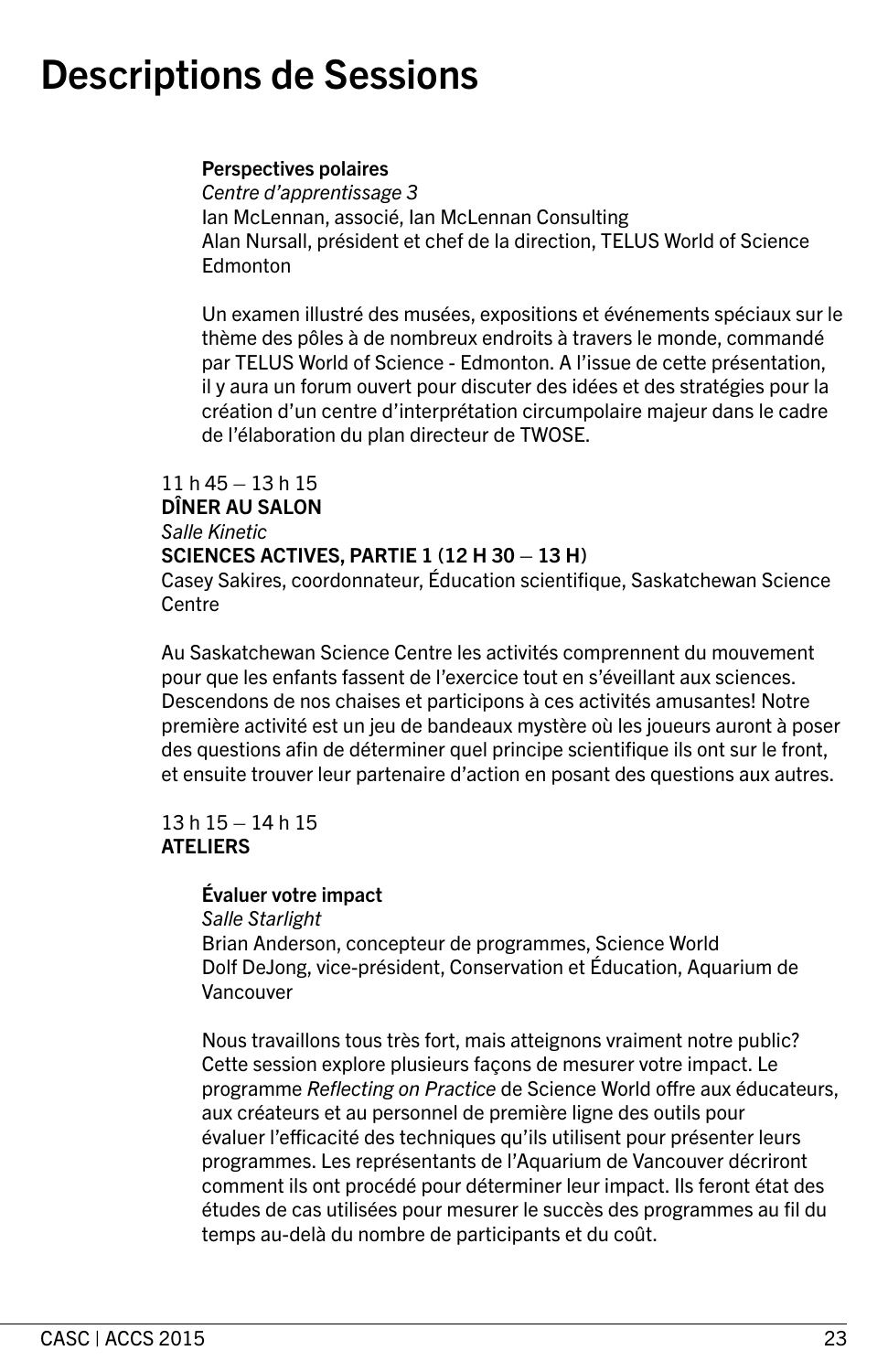Être une force motrice pour l'amélioration de la communauté *Centres d'apprentissage 1 et 2* Ashley Larose, directrice principale, Vente internationale, Science Nord Jennifer Bawden, directrice scientifique, TELUS World of Science **Edmonton** 

Par nature, les centres de sciences font partie intégrante de nos communautés locales. Comme organismes sans but lucratif, nous sollicitons généralement l'appui de la communauté pour nous aider à réaliser nos mandats. Cependant, en tant que leaders au sein de nos communautés, nous devons aussi examiner le rôle que nous pouvons jouer pour contribuer à la réussite d'autres organismes sans but lucratif et de bienfaisance. Dans cette session, nous allons discuter de la façon dont vos ressources collectives, y compris les actifs humains, intellectuels et physiques, peuvent être exploitées de façon novatrice pour renforcer les capacités parmi les organismes sans but lucratif de votre communauté.

### Passer au numérique : les succès et les échecs d'un théâtre à écran géant numérique

*Théâtre IMAX*

Darren Durocher, directeur, Écran géant, TELUS World of Science **Edmonton** 

Ryan Friele, Marketing et Adhésions, TELUS World of Science Edmonton Dylan Reade, caméraman et stéréographe IMAX indépendant

Qu'est-ce qu'un théâtre à écran géant numérique signifie pour l'expérience du visiteur? Maintenant que nous pouvons montrer à peu près tout dans le théâtre, comment établissons-nous la programmation? Quelle part de notre calendrier est consacrée au contenu d'Hollywood? Qu'avonsnous appris de nos succès et de nos échecs? Joignez-vous à nous alors que nous récapitulons une année de programmation et expliquons ce qui a fonctionné, ce qui n'a pas marché, et pourquoi. Aussi, l'un des cameramen IMAX les plus respectés expliquera comment le cinéma numérique a changé le mode de production des films.

14 h 15 – 14 h 45 **PAUSE** *Salle Kinetic*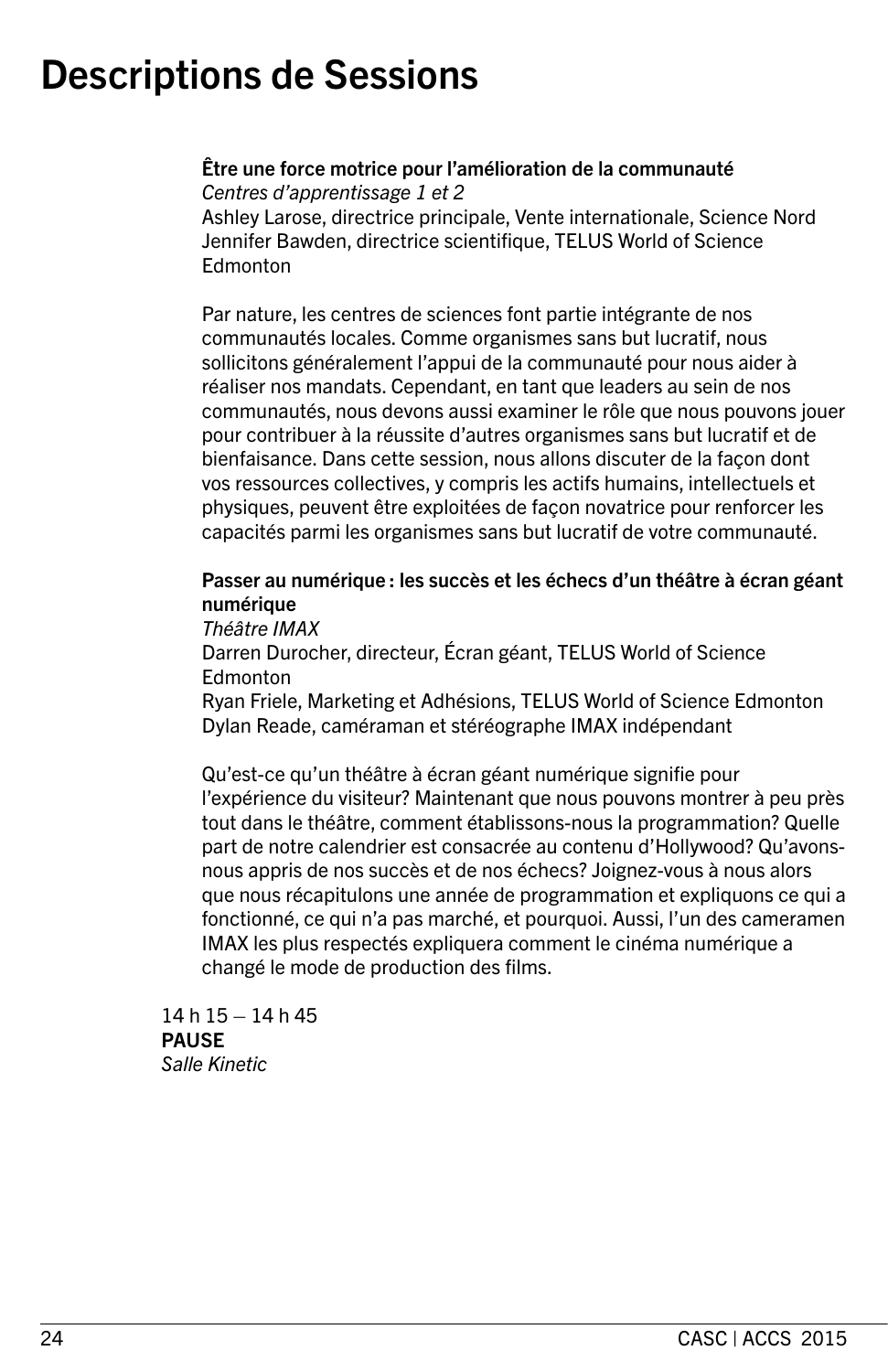14 h 45 – 15 h 45 **ATELIERS** 

> Choisissez votre aventure : s'élancer vers le ciel ou sauter d'une falaise? *Centre d'apprentissage 3*

> Jonathan Hultquist, gestionnaire des programmes publics, Aquarium de Vancouver

Jennifer Bawden, directrice scientifique, TELUS World of Science **Edmonton** 

Sandra Corbeil, directrice nationale, Éducation et Sensibilisation, Musée des sciences et de la technologie du Canada

L'année dernière, trois établissements membres de l'Association canadienne des centres de sciences se sont lancés dans une aventure consistant à amener des gens de communautés éloignées de l'Arctique du Canada à rencontrer le public des communautés urbaines. Le voyage, intitulé « Café scientifique : faciliter le dialogue sur l'Arctique canadien », a été soutenu financièrement par l'ACCS. Il a prouvé que la collaboration peut nous aider à aller plus loin que si on travaille seul. Même si cette expérience a produit de nombreux résultats formidables, dont nous ferons part, elle a aussi donné lieu à quelques expériences douloureuses. Les leaders d'opinion nous disent aujourd'hui que les gens qui sortent de leurs réseaux habituels sont plus efficaces que ceux qui ne le font pas. Si nous voulons allons atteindre le ciel, nous devons accepter de subir quelques bosses et ecchymoses en apprenant à voler.

#### Comment faire croître votre culture, mais pas dans le réfrigérateur du personnel!

#### *Salle Starlight*

Brianne Gagnon, directrice, RH, TELUS World of Science Edmonton David Grant, adjoint, RH, TELUS World of Science Edmonton Christy Hood, partenaire RH, TELUS Spark Merissa Scarlett, coordonnatrice des programmes, Saskatchewan Science

**Centre** 

La culture organisationnelle! Pourquoi compte-t-elle? Comment peut-on l'améliorer? Comment un superhéros peut-il faire une différence? Dans cette table ronde, nous allons parler des moyens uniques et intéressants de développer un personnel amusant, passionnant, dévoué et apprécié grâce à la culture organisationnelle. Vous verrez aussi comment éveiller votre personnel à la formation et au perfectionnement professionnel. Recueillez et apportez des idées sur la façon de motiver et d'encourager le personnel dans le contexte de la société canadienne ainsi que dans un environnement de centre de sciences. Préparez-vous à partager vos idées autour d'une culture de respect, de sécurité, d'engagement, de service et d'expérience du visiteur dans cette session créative et collaborative.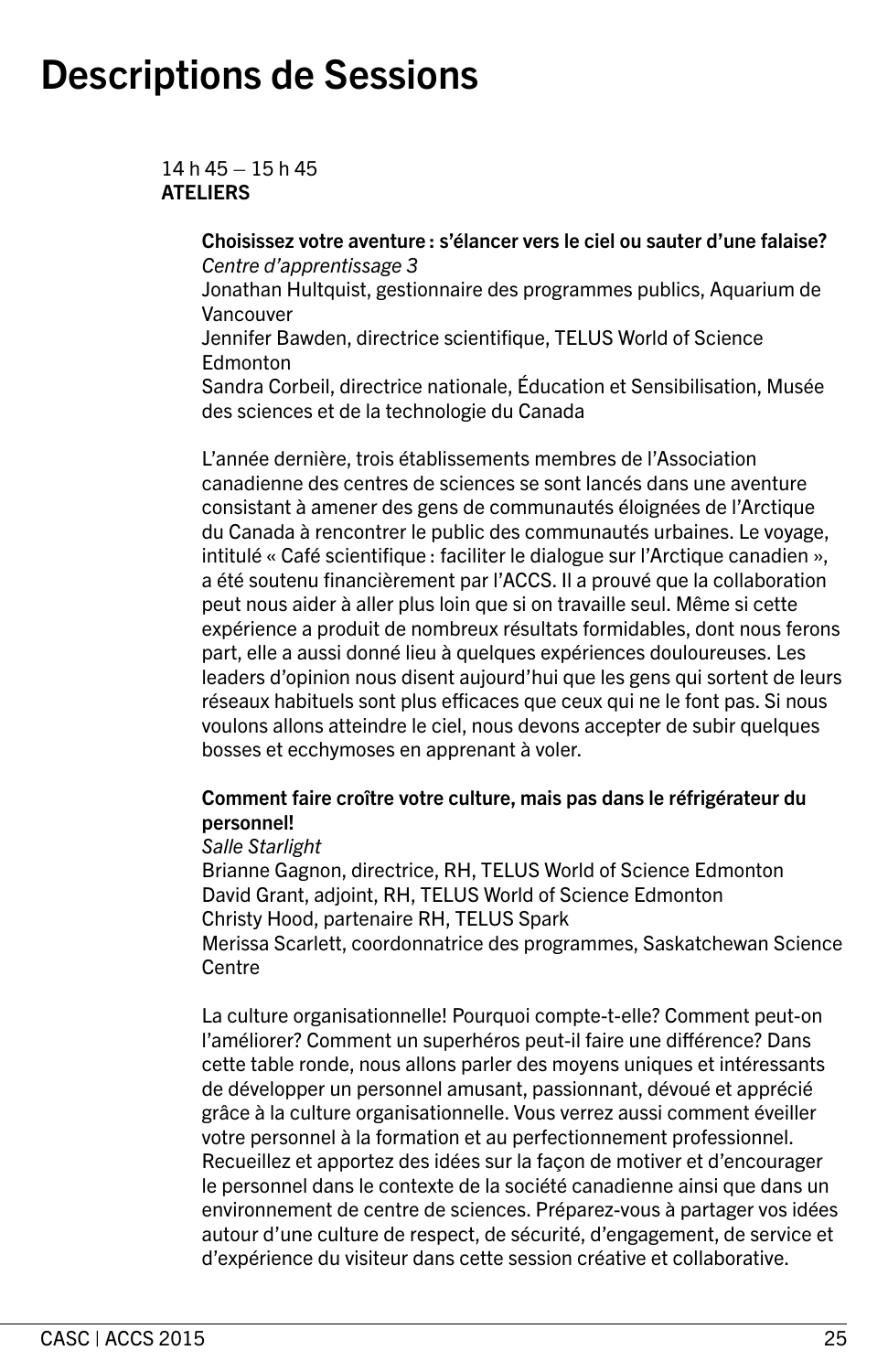Qu'est-ce que les enseignants pensent des excursions? *Centres d'apprentissage 1 et 2* Maura Armstrong, Programmes scolaires, TELUS World of Science **Edmonton** Michelle Weinhandl, Programmes scolaires, TELUS World of Science **Edmonton** 

Les excursions sont les principaux programmes scolaires des centres de sciences. Mais qu'est-ce qui amène les enseignants chez nous en premier lieu? Il s'avère que la plupart d'entre eux veulent des références pertinentes au programme scolaire, et qu'ils reconnaissent le caractère passionnant et novateur de nos établissements. La plupart du temps, ils nous choisissent sur la base du bouche-à-oreille et des expériences passées. Nous allons jeter un coup d'oeil aux recherches en cours à ce sujet. Préparez vos questions et les meilleures histoires d'enseignants de votre centre!

#### $16 h - 17 h$ CONFÉRENCIER Comment la science s'insinue dans le développement des jeux *Théâtre IMAX* Aaryn Flynn, directeur général, Bioware Canada

Pour élaborer ses jeux, Bioware s'inspire à bien des égards des sciences notamment la physique classique, celle des véhicules, la dynamique des fluides, l'acoustique et l'exploitation artistique des propriétés de la lumière. Prenant l'exemple du jeu de rôles Dragons Age Inquisition, ils montreront des prototypes, démontreront des jeux et révéleront quelques ficelles scientifiques de leur métier.

17 h 15 Autobus de TWOSE à l'Hôtel Westin Edmonton

18 h Explorez Edmonton à votre guise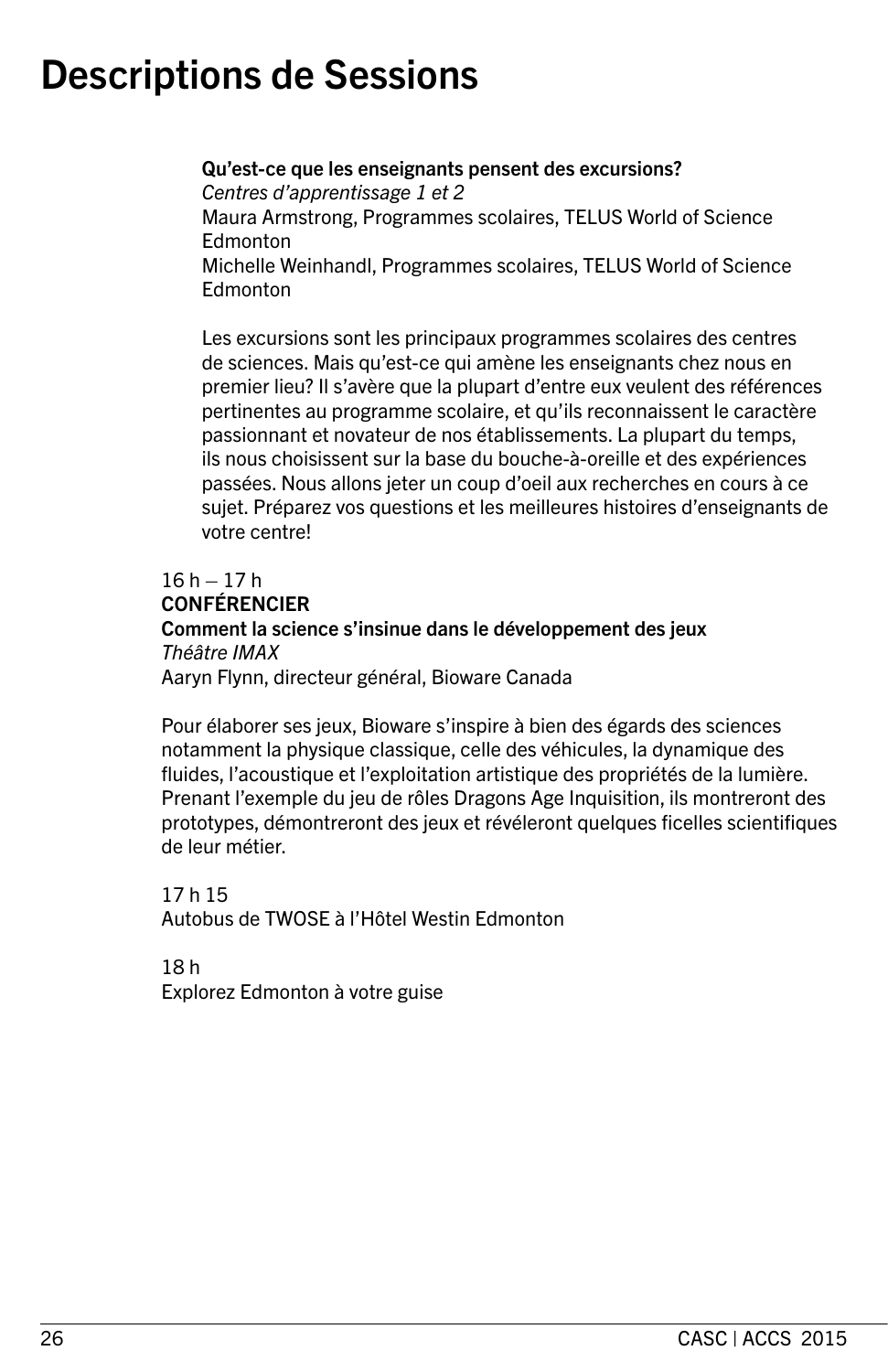### Samedi 30 mai

 $6 h - 6 h 30$ COURSE 5KM GUIDÉE *Hall d'entrée de l'Hôtel Westin Edmonton* 

7 h 45 – 8 h Autobus *d*e l'Hôtel Westin Edmonton à TWOSE

 $8 h 30 - 9 h 30$ PETIT DÉJEUNER Quoi de neuf à votre Centre de sciences? *Cafe* Cette session populaire comprendra un exposé des derniers développements du plus récent musée de sciences du Canada par George Jacob, président et chef de la direction, Philip J. Currie Dinosaur Museum.

9 h 30 – 10 h 15 ASSEMBLÉE GÉNÉRALE ANNUELLE *Théâtre IMAX*

 $10 h 15 - 10 h 30$ PAUSE *Salle Kinetic*

10 h 30 – 11 h 45 **ATELIERS** 

#### Unique au Canada

*Centre d'apprentissage 3* Elgin Cleckley, concepteur d'exposition principal et coordonnateur de projets, Centre des sciences de l'Ontario Sandra Baumgartner, directrice générale, Saskatchewan Science Centre Kristofer Kelly-Frère, créateur d'expositions, TELUS Spark

Ô Canada! Cette session présentera des histoires typiquement canadiennes qui ont inspiré des expériences et des expositions dans des centres de sciences de l'Est à l'Ouest. Le récit de ces histoires culturelles dans les centres de sciences offre une nouvelle optique du développement d'exposition, ainsi qu'un moyen d'exprimer des messages sociaux. Venez apprendre auprès des créateurs de ces expériences. Comparez les similitudes et les différences dans le récit des histoires régionales canadiennes!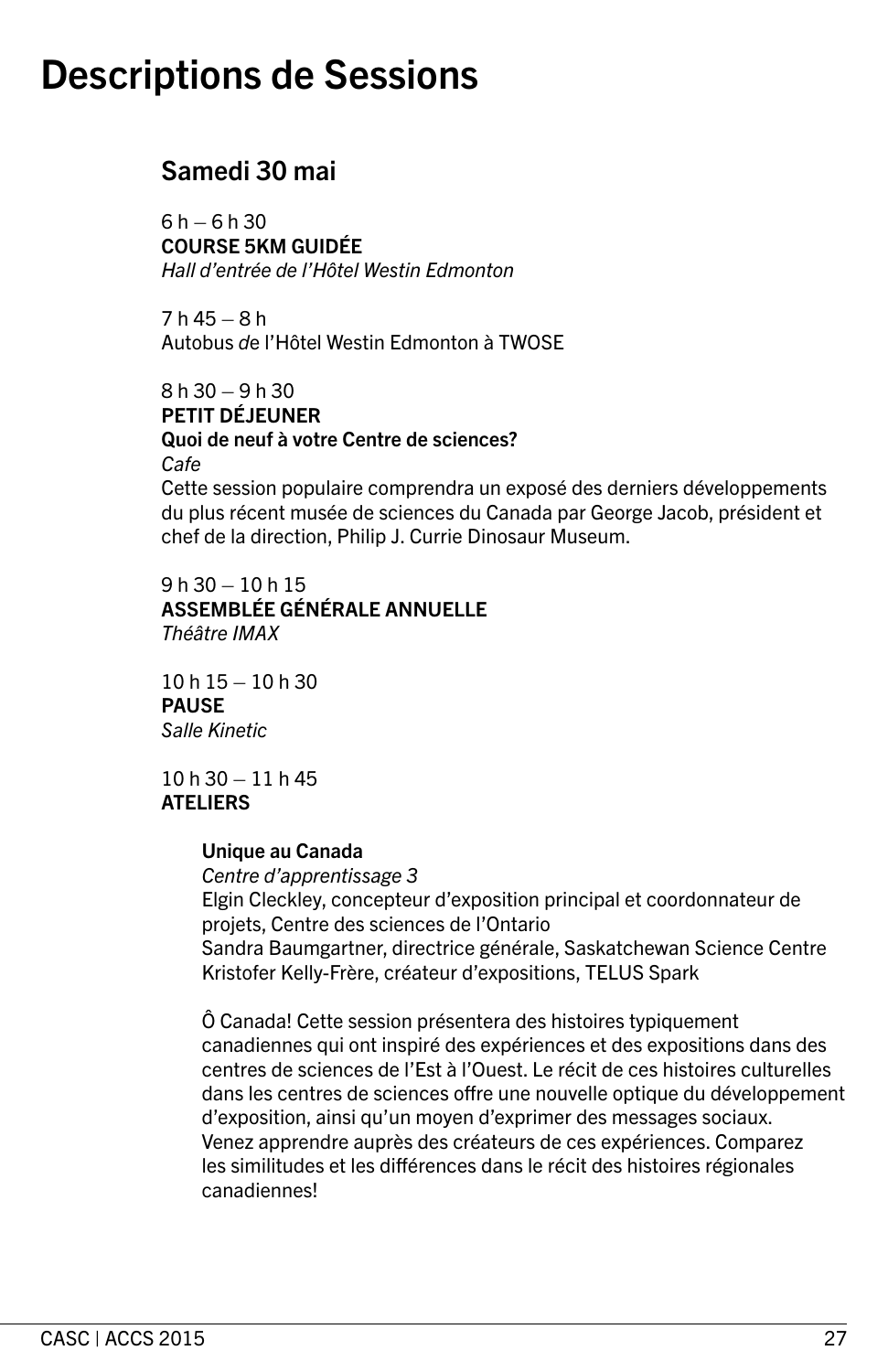Élargir notre portée – Techniques de vulgarisation scientifique *Centres d'apprentissage 1 et 2*

Dan Alfano, directeur, Programmes scolaires, TELUS World of Science **Edmonton** 

Bernadette Blakey, coordonnatrice de la sensibilisation, TELUS World of Science Edmonton

Michael Edwards, directeur de la programmation, Science Est Merissa Scarlett, coordonnatrice des programmes, Saskatchewan Science Centre

Êtes-vous intéressé à la sensibilisation? Voulez-vous démarrer ou développer vos programmes de sensibilisation? Venez rencontrer d'autres groupes qui le font avec succès! Des représentants de TELUS World of Science – Edmonton, Science Est et Saskatchewan Science Centre seront sur place pour partager des idées sur leurs différents styles de sensibilisation allant de l'enseignement en classe aux camps d'été dans les communautés les plus reculées. Joignez-vous à nous pour une table ronde informative sur la connexion avec des publics au-delà des murs de votre établissement.

### Des secrets révélés – Obtenir une couverture médiatique pour votre centre de sciences

*Salle Starlight*

Mike Steger, vice-président, Marketing et Comm., TELUS World of Science **Edmonton** 

Brian Anderson, concepteur de programmes, Science World Marty Forbes, consultant en médias, MJ Forbes Consulting

La session traitera d'une formule pour faire couvrir vos activités dans les médias. Mené par un diffuseur à la retraite, le panel de membres des médias et de centres centres de sciences traitera des éléments et des valeurs de la couverture de presse et des moyens de s'ouvrir aux nouveaux changements dans le paysage médiatique pour obtenir la couverture de votre centre.

#### 11 h 45 – 12 h 15 DÎNER *Salle Kinetic* SCIENCES ACTIVE, PARTIE 2

Casey Sakires, coordonnateur, Éducation scientifique, Saskatchewan Science **Centre** 

Au Saskatchewan Science Centre les activités comprennent du mouvement pour que les enfants fassent de l'exercice tout en s'éveillant aux sciences. Descendons de nos chaises et participons à ces activités amusantes! La deuxième activité est un rallye des planètes où les équipes courront pour rassembler les planètes dans notre système solaire, puis les aligner dans l'ordre et à la bonne échelle.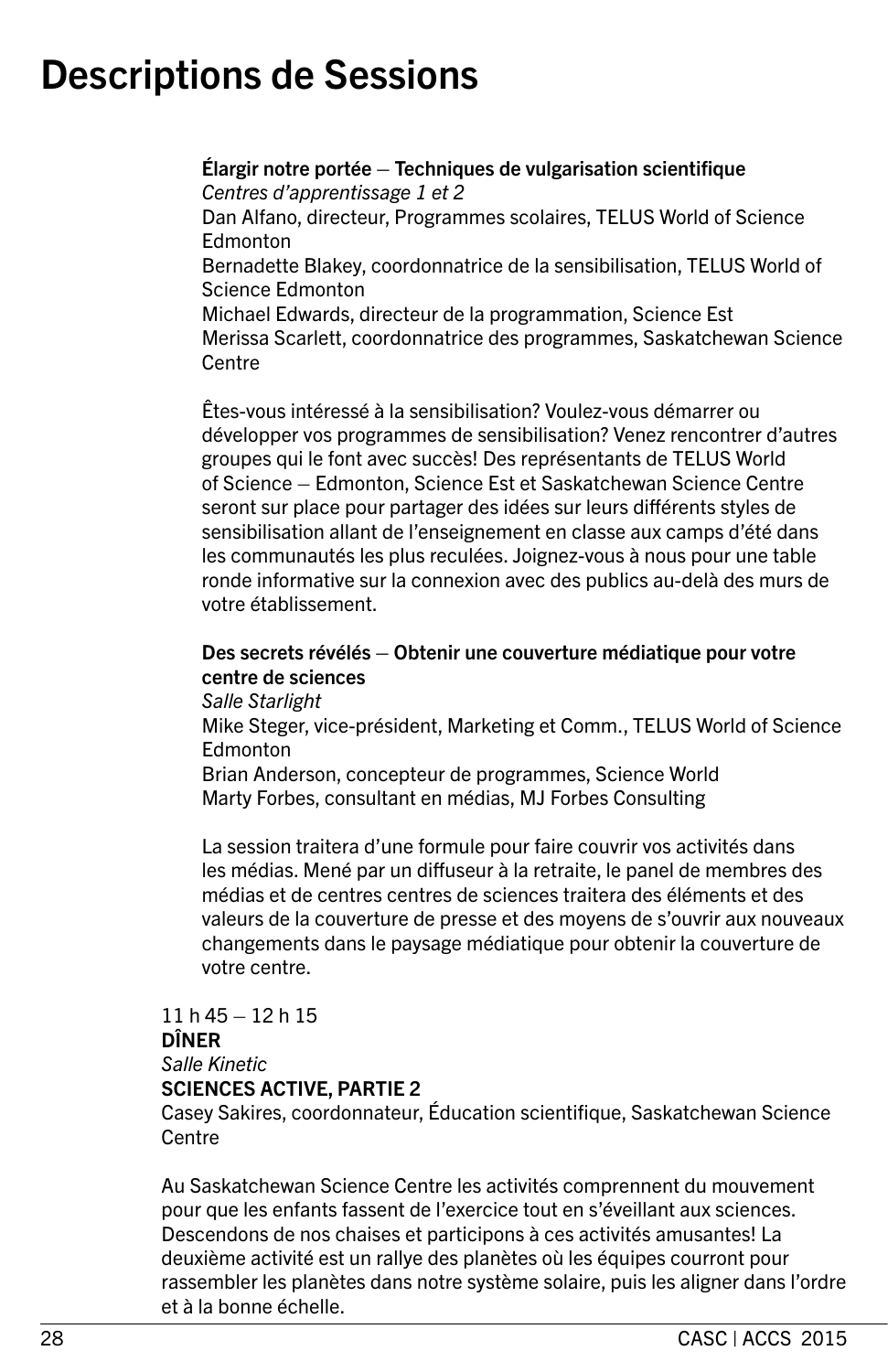12 h 15 – 13 h CONFÉRENCIER : Jeux et intelligence artificielle *Théâtre IMAX* Michael Bowling, professeur d'informatique, Université de l'Alberta.

Les jeux sont omniprésents. Nous jouons pour nous divertir, nous motiver et nous instruire. C'est particulièrement vrai dans le cas des enfants, pour qui les jeux sont des outils didactiques qui encouragent et jaugent la maîtrise de nombreuses compétences mentales. Mais que dire de nos ordinateurs? À mesure qu'ils gagnent en intelligence artificielle, les jeux peuvent servir le même but pour nos ordinateurs que pour nos enfants. Dans cet exposé, je vais vous montrer ce qui se passe lorsque les ordinateurs jouent à des jeux. À quels jeux excellent-ils? Quels jeux les confondent? Et qu'est-ce que cela nous apprend sur nos ordinateurs? Et sur nous-mêmes?

#### 13 h 15 – 14 h 15 **ATELIERS**

#### Bâtir une culture de la science diversifiée grâce au mentorat national – Dialogue

*Centres d'apprentissage 1 et 2* Christian Riel, directeur, Communications, CRSNG

Investir dans la promotion de la science et du génie auprès des jeunes, des groupes sous-représentés et du public est essentiel pour préparer la prochaine génération de scientifiques, ingénieurs et entrepreneurs qui façonneront l'avenir du Canada. Des études récentes, telles que celle du groupe d'experts du Conseil des académies canadiennes sur l'état de la culture scientifique au Canada, indiquent que certains groupes sousreprésentés répondent mieux à des possibilités structurées telles que le mentorat. Un programme national de mentorat pourrait-il réussir? Et comment? Joignez-vous au CRSNG pour partager vos meilleures pratiques et voir comment nous pouvons travailler ensemble pour créer une initiative de mentorat nationale inclusive qui relie les scientifiques et les ingénieurs avec la jeunesse.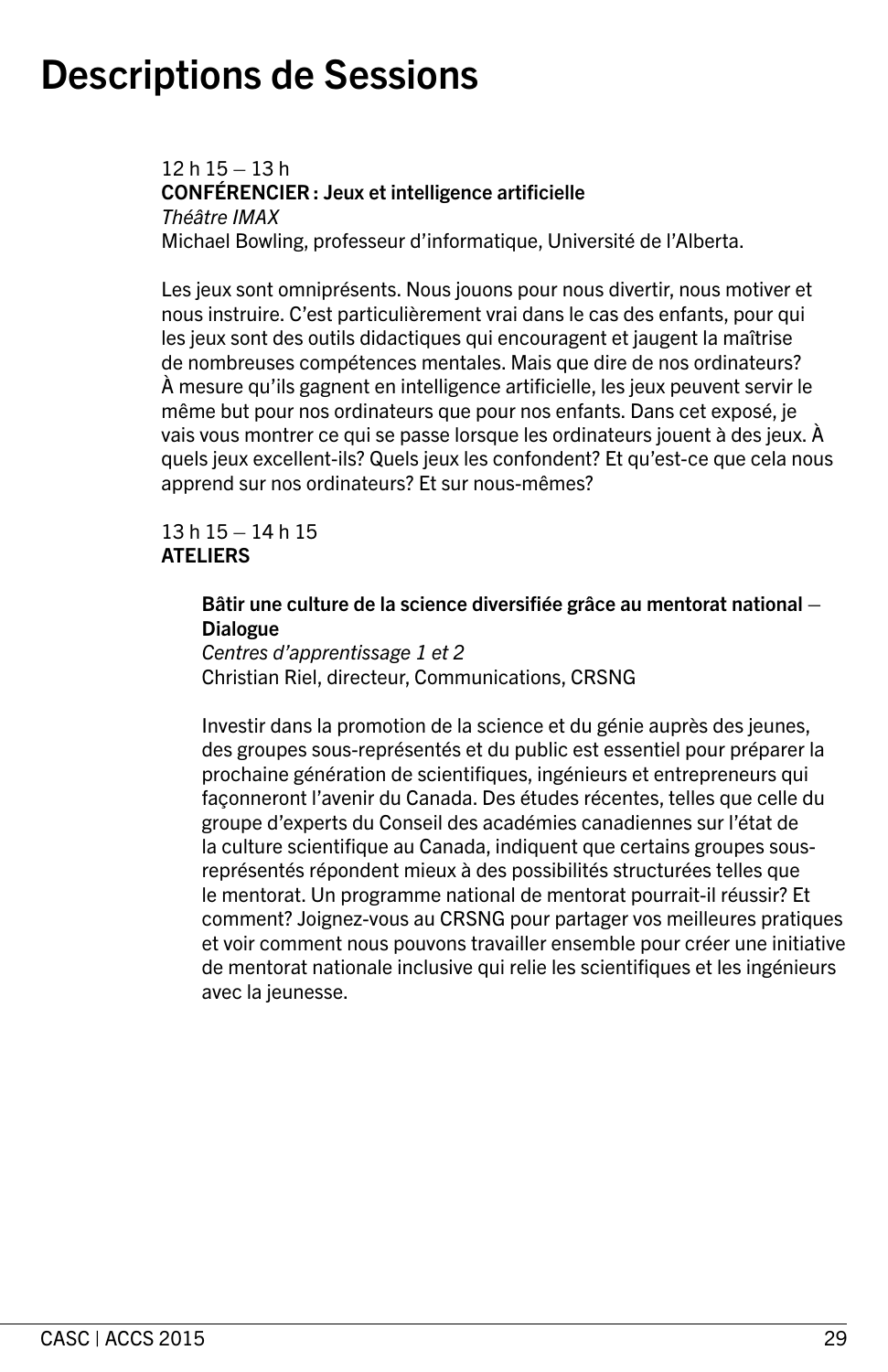#### Alors on s'amuse? Comment votre expérience de visite se mesure-t-elle? *Salle Starlight*

Karin Dowling, Services aux entreprises, TELUS World of Science Edm. James Scott, Services aux visiteurs, TELUS World of Science Edmonton Jennifer Bawden, dir scientifique, TELUS World of Science Edmonton

Nous parlons tous de l'excellence du service. Nous voulons tous offrir aux visiteurs une expérience exceptionnelle. Que faut-il vraiment pour y arriver? Comment savons-nous que nous avons accompli ce que nous avions à accomplir? Comment comprenons-nous notre visiteur et ses attentes? Quelles méthodes utilisons-nous pour mesurer la satisfaction et l'expérience des visiteurs et pour mieux comprendre notre clientèle? Comment faisons encourageons-nous notre personnel à croire à l'excellence du service? Comment pouvons-nous leur donner les moyens de faire vivre une belle journée au visiteur? Cette table ronde se penchera sur ces questions et plus encore. Découvrez ce que TWOSE et d'autres organisations font pour livrer, surveiller et mesurer l'excellence du service afin de dépasser les attentes de leurs visiteurs. Ceci est une occasion de partager des expériences, des idées, des consignes et de déterminer les prochaines étapes.

#### Créer des liens avec la communauté pour accroître la fréquentation et l'engagement

#### *Centre d'apprentissage 3*

Danielle Waltenbury, scientifique principale, Science Nord Nancy Somers, scientifique principale, Science Nord

Avec des objectifs toujours présents d'accroître la fréquentation, les recettes et l'engagement du public, il peut être difficile de trouver de nouvelles façons de bâtir la notoriété, de favoriser l'engagement et d'encourager une nouvelle croissance de l'auditoire. Au cours de cette table ronde, vous apprendrez comment les collaborations et les partenariats entre les centres de sciences, les universités, d'autres organisations non gouvernementales (ONG) et les entreprises ont réussi à accroître l'auditoire de programmes et d'activités de centres de sciences. Apprenez des façons nouvelles et uniques d'intéresser vos communautés grâce à des partenariats, et obtenez des renseignements utiles pour l'élaboration de programmes qui attirent de nouveaux publics à votre centre de sciences. Merci de vous préparer à partager vos expériences avec d'autres qui cherchent à attirer de nouveaux publics à travers des collaborations communautaires.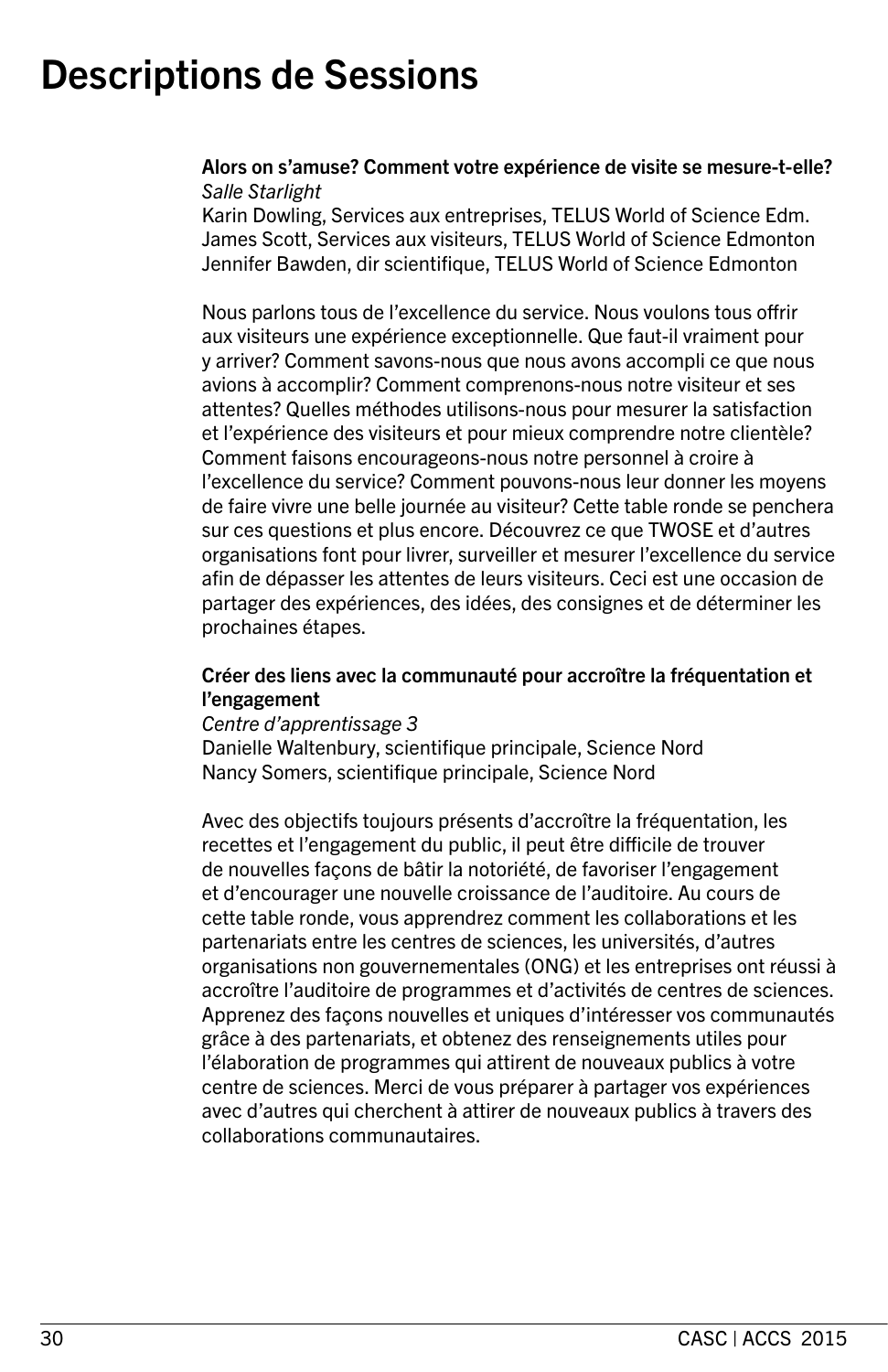14 h 15 – 14 h 45 **PAUSE** *Salle Kinetic*

14 h 45 – 15 h 45 PLÉNIÈRE DE CLÔTURE Le monde des centres de sciences vu d'une hauteur de 10 000 mètres ou 30 000 pieds *Théâtre IMAX* Robert « Mac » West, Ph. D, directeur principal, Informal Learning Experiences Ian C. McLennan, associé, Ian McLennan Consulting

Dans cette présentation, deux globe-trotteurs chevronnés du mouvement international des musées et centres de sciences se livrent à une discussion animée et illustrée sur les meilleures (et les pires) pratiques, les expériences uniques, et les leçons apprises dans une grande variété d'établissements de diverses tailles et contextes géopolitiques. Comment s'assurent-ils de la pertinence? Comment utilisent-ils leurs actifs uniques, en particulier avec la science locale et contemporaine? Comment font-ils face à des sujets difficiles et controversés? Que peut-on apprendre de chaque centre de sciences – au pays ou à l'étranger? Mac et Ian vont donner des exemples de centres et musées de sciences Helsinki, Copenhague, Londres, Glasgow, Moscou, Hambourg, Shanghai, Beijing, Taipei, Tokyo, Osaka, Nagoya, Gwacheon, Canberra, Dunedin, Bogota, Santiago, Rio de Janeiro, Chicago, Brunswick, Washington, Denver et Seattle.

16 h – 16 h 15 Autobus de TWOSE a l'Hôtel Westin Edmonton

 $17h30 - 18h30$ RÉCEPTION *Hôtel Westin Edmonton, foyer de la salle Manitoba (2e étage)*

 $18h30 - 22h$ GALA DES PRIX *Hôtel Westin Edmonton, salle Manitoba (2e étage)* Code vestimentaire : tenue d'affaires.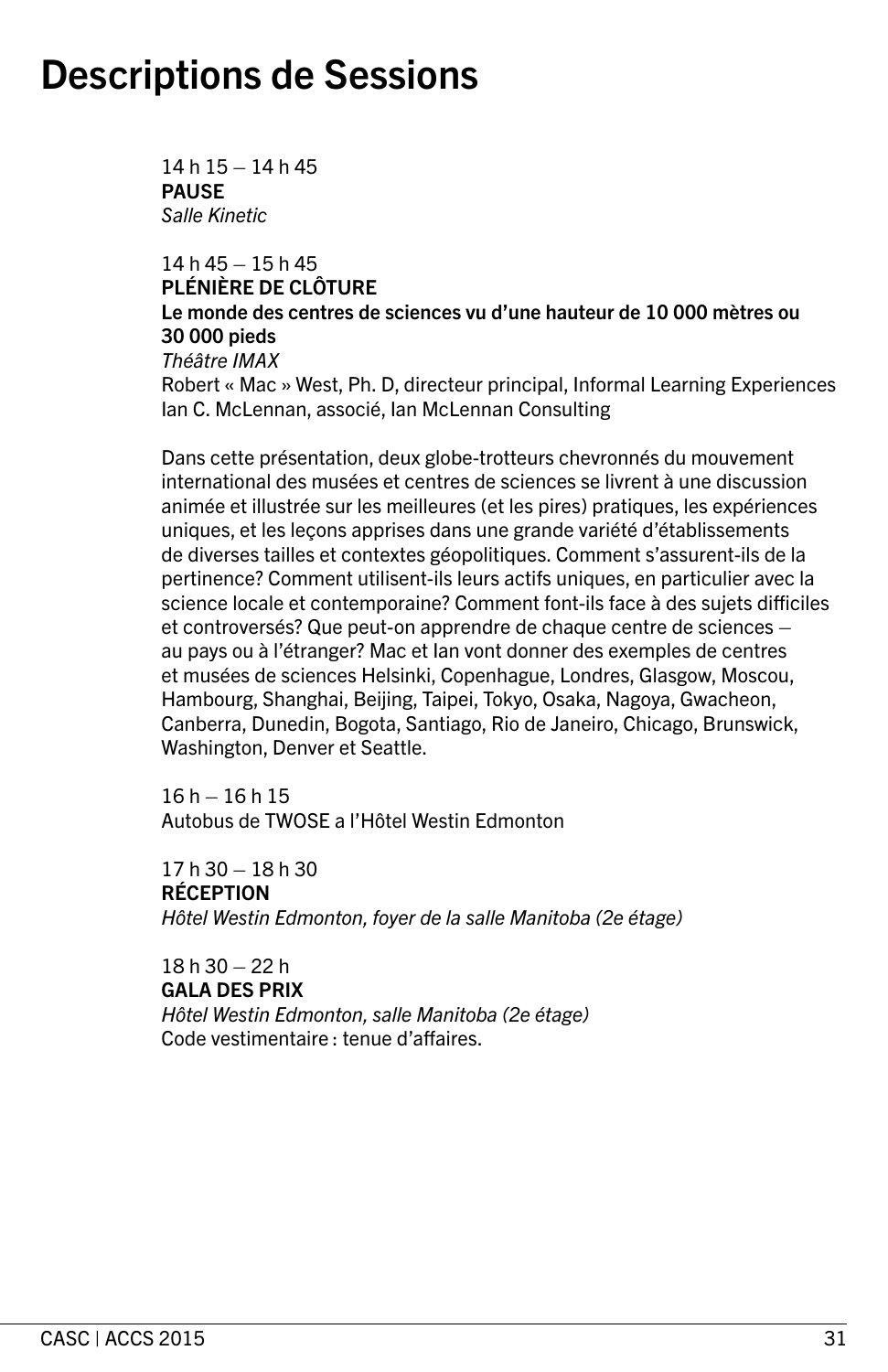### Facility Map | Installation Carte



11211 - 142 Street Edmonton, Alberta T5M 4A1 780-451-3344 www.telusworldofscienceedmonton.com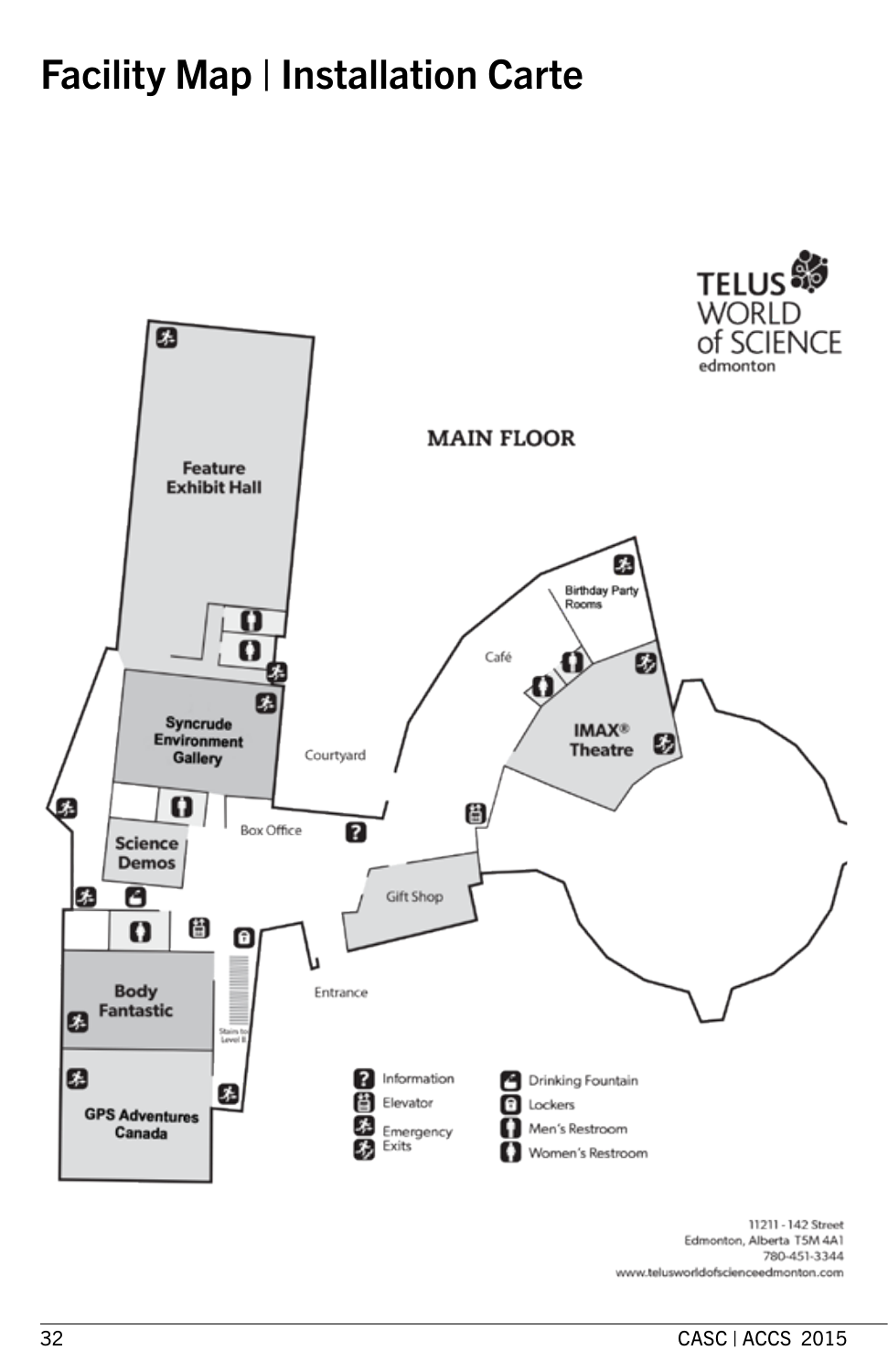### Facility Map | Installation Carte





11211 - 142 Street

780-451-3344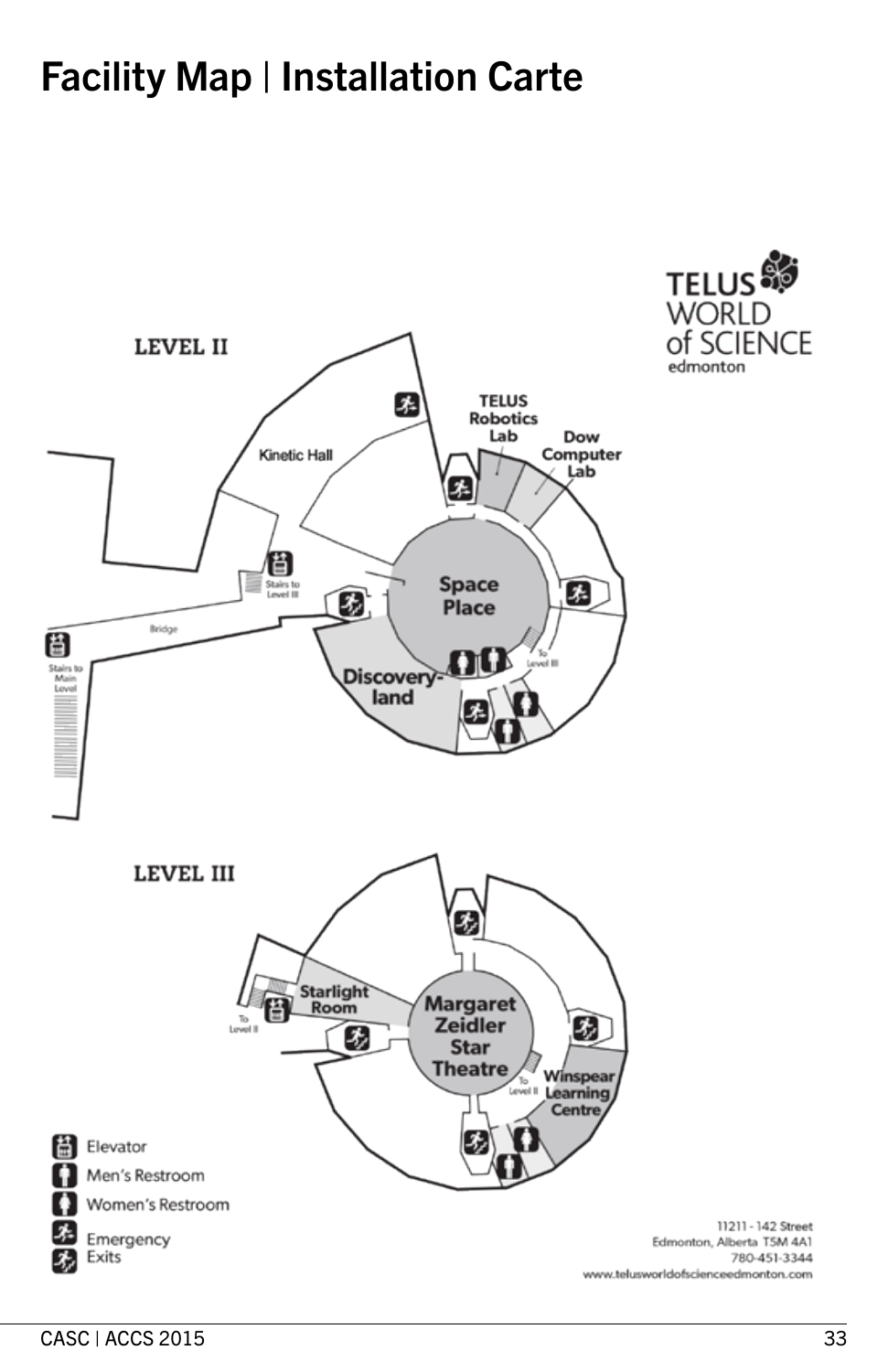### Exhibitors | Les exposants

### Evans & Sutherland

770 Komas Dr. Salt Lake City, Utah 84117 801-588-7522 www.es.com David Sasich dsasich@es.com

### Canada Science & Technology Museums Corp.

2380 Lancaster Ottawa, ON K1G 5A3 613.294.4542 www.technomuses.ca Jonathan Boutin jtboutin@technomuses.ca

### Canadian Planetariums

204B-3430 Brighton Ave. Burnaby, BC V5A 3H4 1-888-527-7207 www.canadianplanetariums.com Babak Sedehi sedehi@canadiantelescopes.com

### Association of Science – Technology Centres (ASTC) 818 Connection Ave. NW, 7th Floor Washington, DC 20006 202-782-7200 x 114

www.astc.org

Science North/Science Nord 100 Ramsey Lake Road Sudbury, ON P3E 5S9 705-522-3710 www.sciencenorth.ca/internationalsales Ashley Larose larose@sciencenorth.ca

### Minotaur Mazes

912 NW 63rd St. Seattle, WA 98107 206-782-0667 www.minotaurmazes.com Kelly Fernandi Kelly@minotaurmazes.com

#### Ed Speldy East Co. Ltd. Real Cool Bug 4337 Fourth Ave. Unit B

Niagara Falls, ON L2E 4N1 905-358-1688 www.realcoolbug.com Jeffrey Dai Jeffrey.dai@realcoolbug.com

Sky-Skan Inc. 51 Lake Street, Nashua,NH 03060 603.880.8500 www.skyskan.com Martin Ratcliffe ratcliffe@skyskan.com

### Tessitura Network 11700 Preston Road, Suite 660, PMB 214, Dallas, TX 75230 1 888-643-5778 www.tessituranetwork.com David Ellis delis@tessituranetwork.com

Vantix Systems Inc. 10119-97A Avenue Edmonton, AB T5K 2T3 780-421-0499 x 223 www.vantixsystems.com Adrian Van Os Adrian.VanOs@vantixsystems.com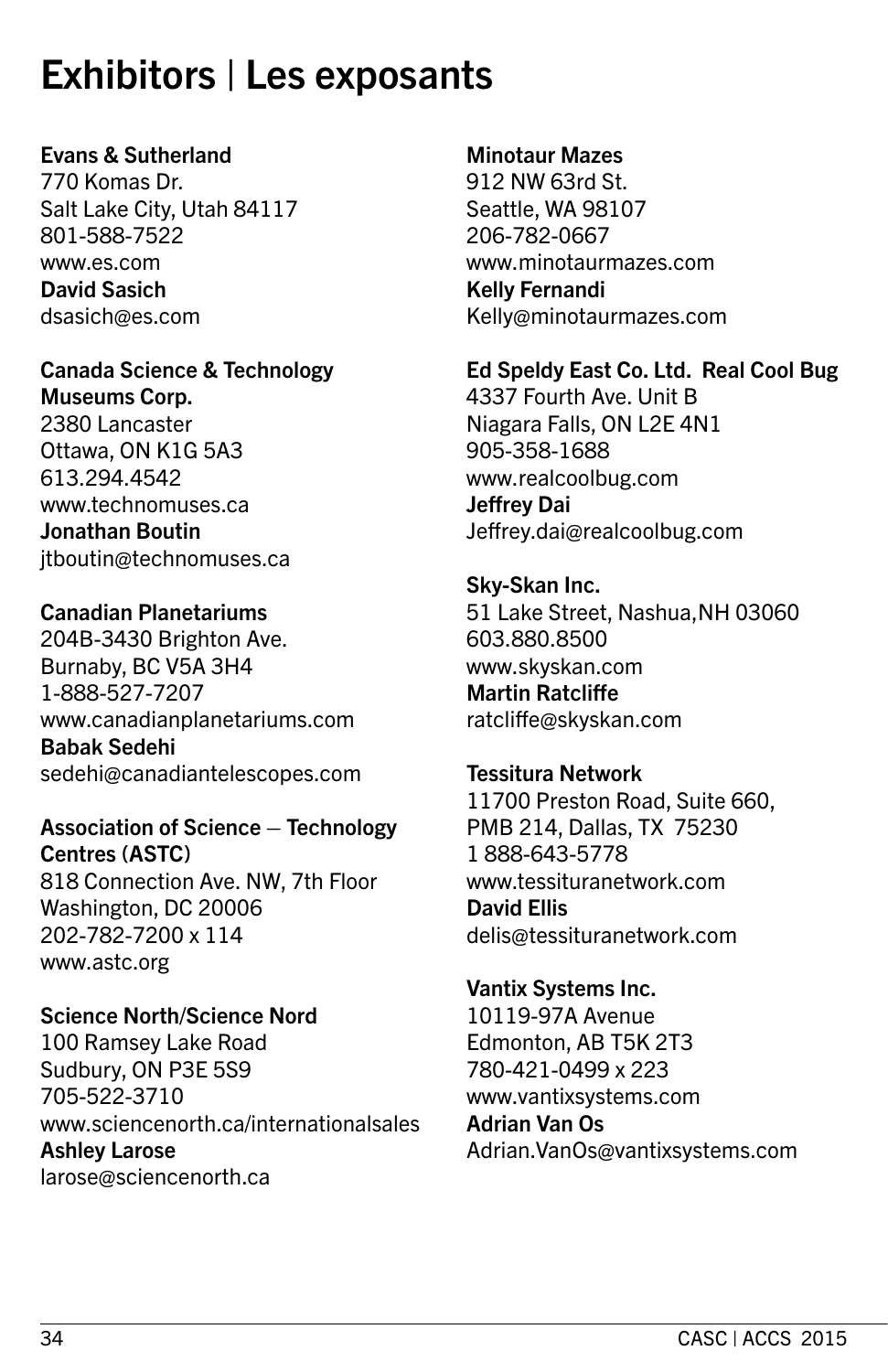# CASC | ACCS May 5 - 7, 2016 Vancouver

Vancouver Aquarium Science World British Columbia H.R. MacMillan Space Centre